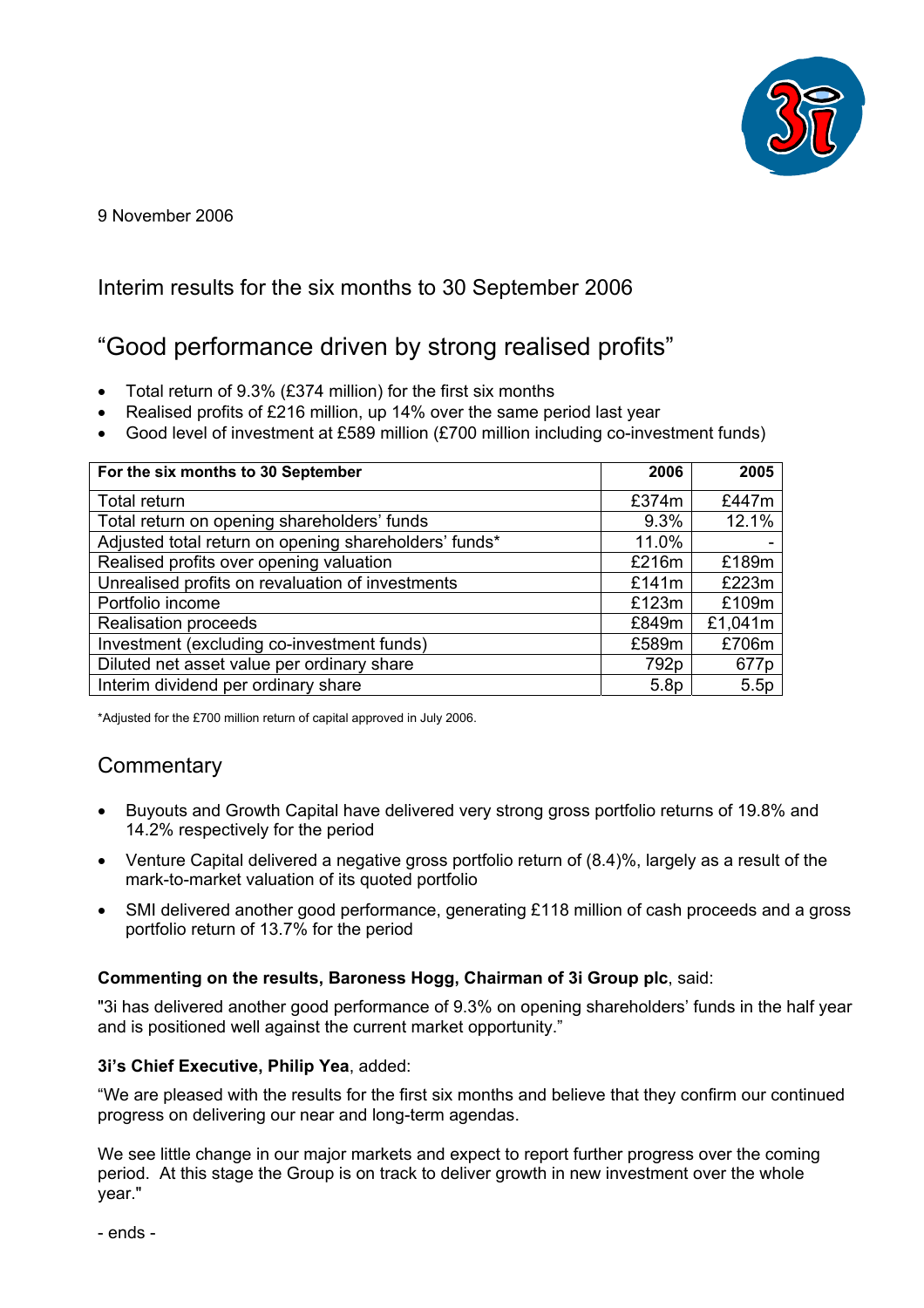**For further information regarding the announcement of 3i's interim results to 30 September 2006, including video interviews with Philip Yea and Simon Ball (available 7.15am), a live webcast of the results presentation (at 10.30am), and an on–demand webcast and podcast (available from 2.00pm), please see** www.3igroup.com.

For further information, please contact:

| Philip Yea, Chief Executive                                    | Tel: 020 7975 3386 |
|----------------------------------------------------------------|--------------------|
| Simon Ball, Finance Director                                   | Tel: 020 7975 3356 |
| <b>Patrick Dunne, Group Communications Director</b>            | Tel: 020 7975 3283 |
| Issued by:<br><b>Philip Gawith</b><br>The Maitland Consultancy | Tel: 020 7379 5151 |

#### Notes to editors

3i is a world leader in private equity and venture capital. We focus on buyouts, growth capital and venture capital and invest across Europe, the US and Asia.

Our competitive advantage comes from our international network and the strength and breadth of our relationships in business. These underpin the value that we deliver to our portfolio and to our shareholders.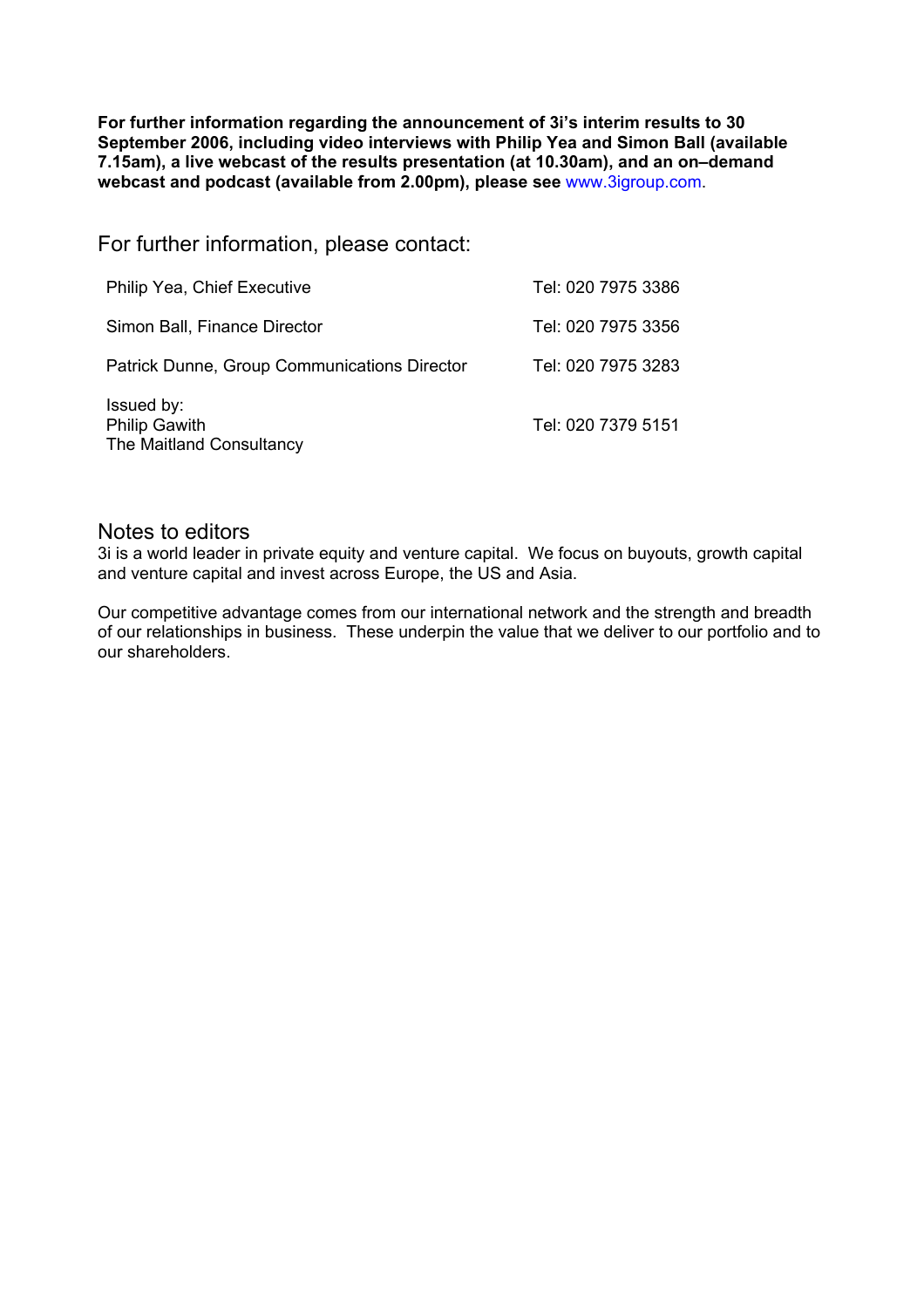# Chairman's statement

3i delivered a total return of £374 million for the six months to 30 September 2006. This represents a return of 9.3% on opening shareholders' funds, which compares with a FTSE All-Share total return of 1.7% for the same period. The Directors have approved an interim dividend of 5.8p per ordinary share, up from 5.5p last year.

In line with our commitment to balance sheet efficiency, a  $£700$  million return of capital by way of a bonus issue of listed B shares was proposed to shareholders, approved in July and executed shortly thereafter. The total return on opening shareholders' funds, adjusted for this return of capital, would have been 11.0%.

The performance of our mid-market Buyouts business in the first half was of particular note. A gross portfolio return of 19.8% on opening portfolio value was an exceptionally good result, demonstrating the continuing strength of our business model in this competitive area.

3i's Growth Capital business also enjoyed a good first six months, delivering returns above our across-the-cycle expectations. Our Venture Capital business, however, incurred a negative return, largely due to the fall in the share prices of some of its quoted holdings.

A high level of investment and realisation activity was matched by strategic development at a Group and business line level. We recently announced the first closing of our new  $\epsilon$ 5 billion European buyout fund, Eurofund V.

We have also continued to extend 3i's international reach, with teams now established in Beijing and New York. Our business in Asia continues to build momentum: our investment in the region in the first six months of this year was close to the total for the whole of the previous year.

As the only private equity business in the FTSE 100, and indeed one of only a few companies of any size offering quoted access to private equity returns, we have watched the listing of other private equity vehicles with interest. These moves, we believe, will help to raise awareness of the benefits of investing in private equity.

In September we were delighted to welcome Robert Swannell to the Board as a non-executive Director, joining our Nominations and Valuations Committees. Robert is Vice Chairman of Citigroup Europe and a member of Citigroup's Global Investment Banking Operating Committee. He has extensive experience in international financial services and a wide experience of business.

As a Board, we place considerable emphasis on corporate responsibility and on shareholder communications. It is therefore encouraging that 3i is not only a member of the Dow Jones Sustainability Index for 2006/7 but has been ranked first in the financial services sector globally.

These results, and the progress we have made at a strategic level, would not have been possible without the commitment and ability of our leadership team and staff across the world. I would like to thank them and also the many management teams and advisers who have helped 3i to achieve success.

To conclude, 3i has delivered another good performance in the first half and is well placed strategically. Our balance sheet strength, combined with the spread of the portfolio internationally, by sector and by type of investment activity, should also enable us to take full advantage of growing markets while maintaining a diversified risk profile.

**Baroness Hogg**  Chairman 8 November 2006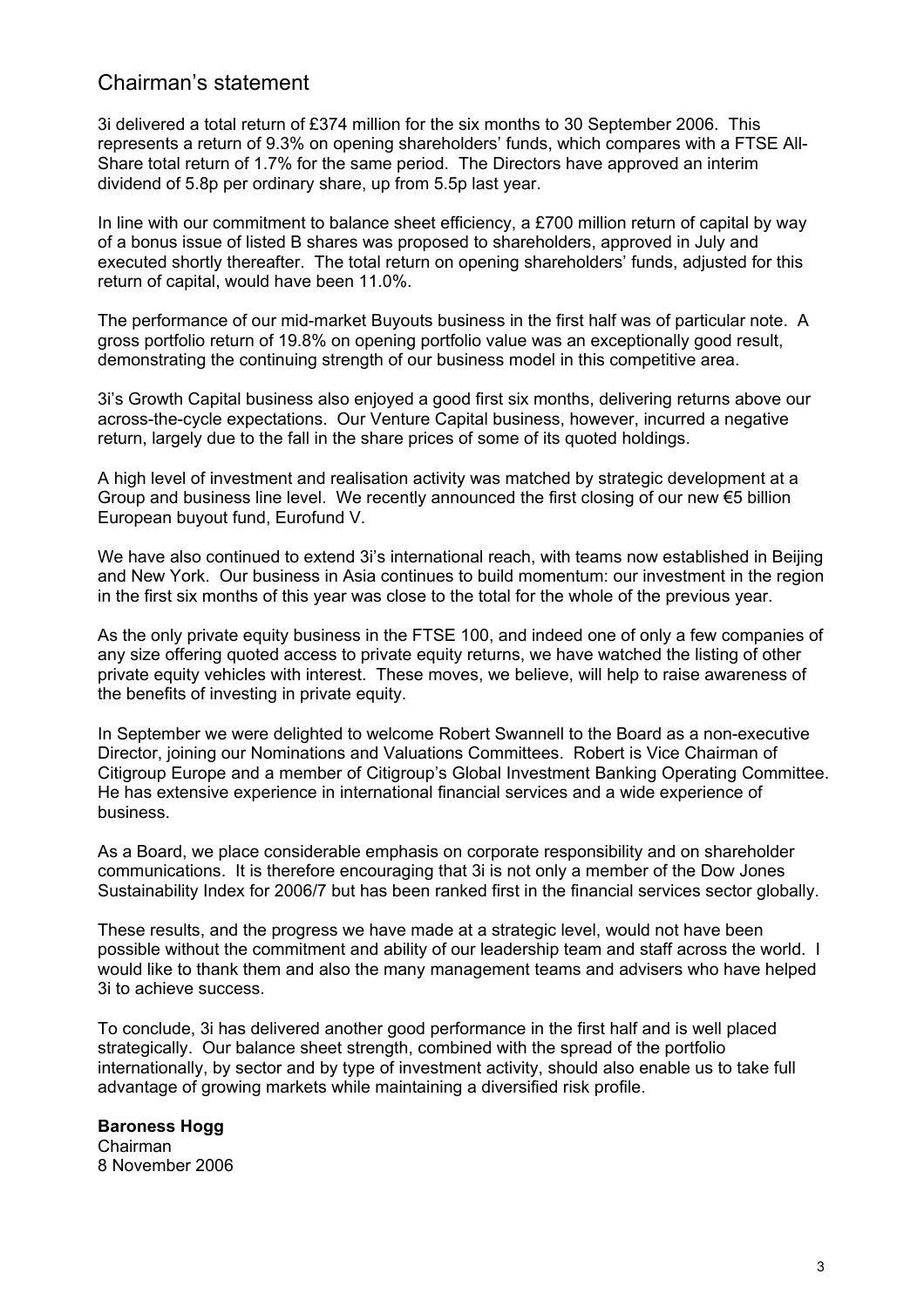# Chief Executive's statement

These results for the first six months of the financial year confirm continuing progress on both our near-term and long-term agendas.

Gross portfolio return, at 11.6%, was in line with the equivalent figure for last year (12.1%), although the mix between our business lines changed somewhat, with an exceptional figure of 19.8% for Buyouts compensating for a significant fall in our Venture Capital return (negative 8.4% compared to positive 8.2% for the equivalent period last year). The returns for both our Growth Capital and SMI businesses remained strong. The Interim review which follows gives an explanation of the underlying factors affecting the Group's performance in the period.

Although the levels of both realisations and investments were below last year's equivalents, these figures were still strong in the context of our current business model, where concentrating on fewer larger investments means that our investment and divestment cash flows are more variable across accounting periods.

Total return, at £374 million, was below the £447 million for the equivalent period last year. Realised profits grew by 14% to £216 million (2005: £189 million). Our net asset value per share grew by 53p in the period, from 739p to 792p, another good result, despite dilution of around 15p as a result of the B share issue and related share capital consolidation in July.

The most visible indicators of the long-term reshaping of our business passed new thresholds in the period. The number of portfolio investments, at 942, is now below 1,000, compared to a little over 2,000 investments three years ago. Our international portfolio now represents 61% of our total portfolio value, compared to 42% three years ago.

The strategic development of the Group continues apace and we believe that there are opportunities to expand our Infrastructure and private equity business yet further, particularly in the long-hold segment. Consistent with our philosophy of building capabilities ahead of building assets, we intend to build our Infrastructure team internationally and to strengthen our Growth Capital business.

At the appropriate stage, we also believe it would be in shareholders' interests for our infrastructure assets to be held in a separate vehicle managed or advised by 3i, and therefore giving rise to annual and performance fees to supplement the pure investment return from such assets.

To support these objectives, Michael Queen, who currently leads our Growth Capital and Infrastructure businesses, will increasingly concentrate on accelerating the broadening of our infrastructure activities. In order to facilitate this transition and maintain the considerable momentum of our Growth Capital business in Europe, we have announced that Guy Zarzavatdjian, who currently heads our French business, will take over responsibility for Growth Capital in Europe on 1 January 2007, reporting to Michael. It is our intention that he will succeed Michael as Managing Partner, Growth Capital on 1 April 2008, allowing Michael at that time to become full-time Managing Partner of Infrastructure.

In view of the growing importance of our Asian opportunity, Chris Rowlands, Managing Partner, Group Markets, who has led our drive in this region, will shortly relocate to Singapore in order to build our capabilities as other country and asset markets are developed.

In signing off my Chief Executive's statement in May, I said that we expected our level of realisations for the financial year to be below last year's exceptional levels and that we expected to increase the amount invested. We currently see little change in outlook and expect to report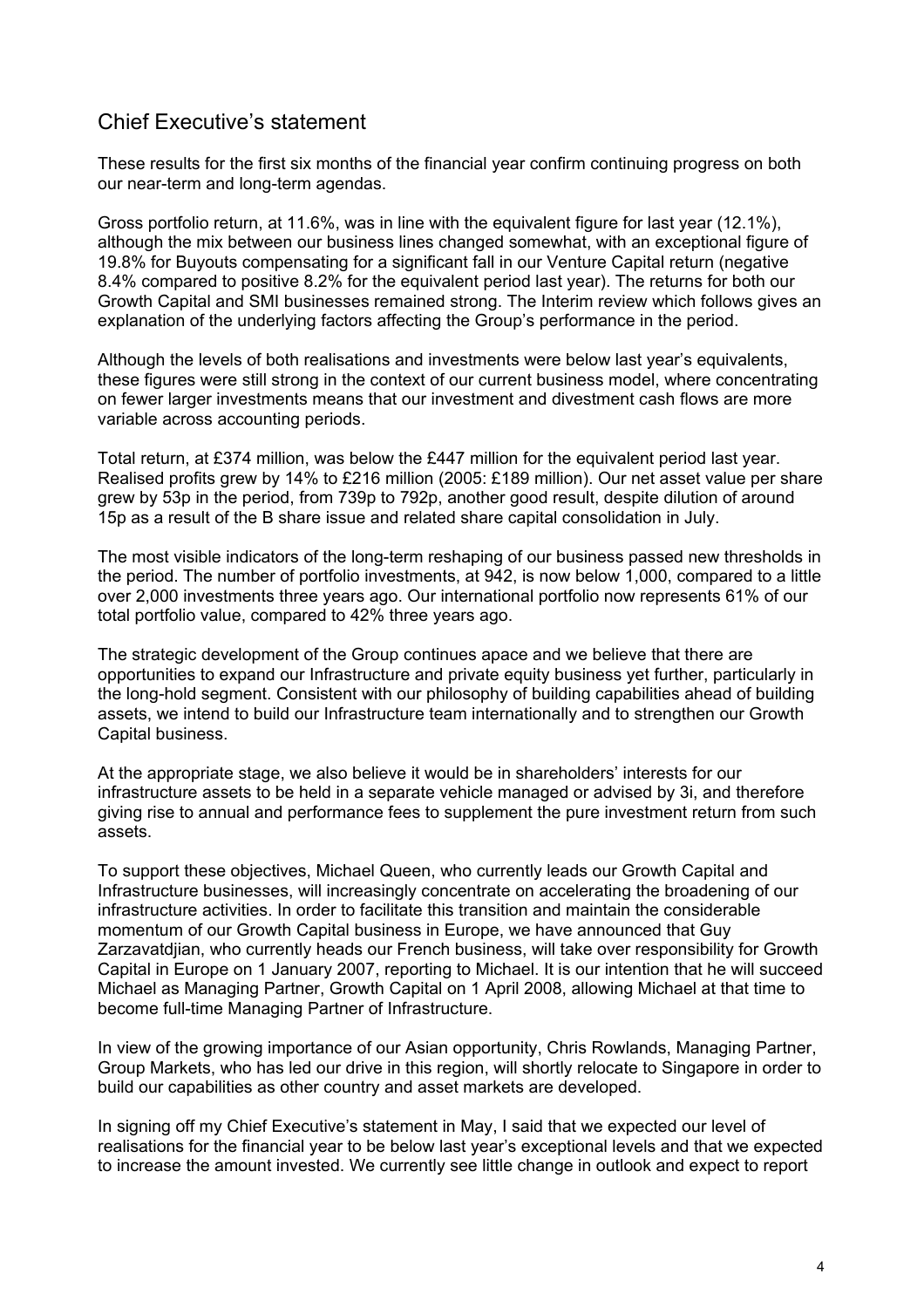further progress over the coming six months. Looking further out, after a period in which divestments have been attractive in what are exceptional markets, we expect the overall level of realisations to moderate as value is built in more recent investments and as our SMI portfolio reduces to a core of less liquid holdings.

At this stage, the Group is on track to deliver growth in new investment over the whole year. We believe that 3i is well placed against the current market opportunity.

**Philip Yea**  Chief Executive 8 November 2006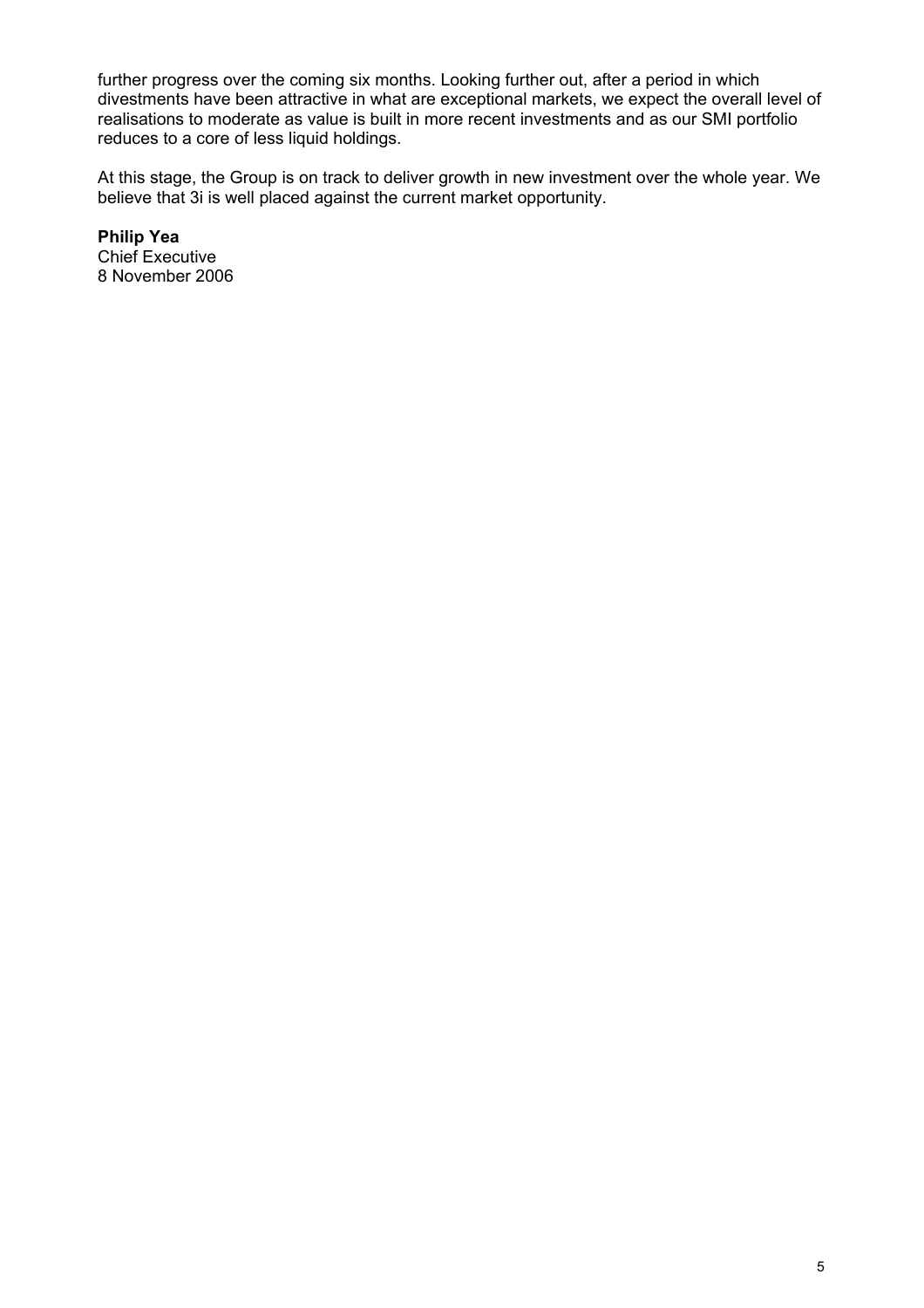## Interim review

#### **Group overview**

The Group achieved a total return of £374 million (2005: £447 million) for the period, as shown in table 1. This represents a return of 9.3% on opening shareholders' funds (2005: 12.1%), or 11.0% on an adjusted basis (calculated on the assumption that the £700 million return of capital was effected at the end of the previous financial year).

#### Table 1: **Total return**

|                                                                | 6 months to  | 6 months to  |
|----------------------------------------------------------------|--------------|--------------|
|                                                                | 30 September | 30 September |
|                                                                | 2006         | 2005         |
|                                                                | £m           | £m           |
| Realised profits on disposal of investments                    | 216          | 189          |
| Unrealised profits on revaluation of investments               | 141          | 223          |
| Portfolio income                                               | 123          | 109          |
| Gross portfolio return                                         | 480          | 521          |
| Fund management fees                                           | 15           | 15           |
| Carried interest receivable                                    | 35           | 57           |
| Carried interest payable                                       | (48)         | (26)         |
| Operating expenses                                             | (115)        | (96)         |
| Net portfolio return                                           | 367          | 471          |
| Net interest payable                                           | (2)          | (11)         |
| Movements in the fair value of derivatives                     | 11           | (33)         |
| Exchange movements                                             | (11)         | 35           |
| Other                                                          | (2)          |              |
| Profit after tax                                               | 363          | 462          |
| Reserve movements (pension, property and currency translation) | 11           | (15)         |
| Total recognised income and expense ("Total return")           | 374          | 447          |

Gross portfolio return on the opening portfolio value, as shown in table 2, was 11.6% (2005: 12.1%). Strong levels of realised profits, combined with a number of unrealised uplifts relating to valuations on an imminent sales basis at the period end, were key to achieving this.

#### Table 2: **Return by business line** (£m)

6 months to 30 September

|                                                  | <b>Buyouts</b> |      | <b>Growth Capital</b> |      | <b>Venture Capital</b> |      | <b>SMI</b> |      | <b>Total</b> |      |
|--------------------------------------------------|----------------|------|-----------------------|------|------------------------|------|------------|------|--------------|------|
|                                                  | 2006           | 2005 | 2006                  | 2005 | 2006                   | 2005 | 2006       | 2005 | 2006         | 2005 |
| Gross portfolio return                           | 290            | 199  | 182                   | 168  | (69)                   | 61   | 77         | 93   | 480          | 521  |
| Return as % of                                   |                |      |                       |      |                        |      |            |      |              |      |
| opening portfolio                                | 19.8           | 13.1 | 14.2                  | 13.0 | (8.4)                  | 8.2  | 13.7       | 12.3 | 11.6         | 12.1 |
| Net portfolio return                             |                |      |                       |      |                        |      |            |      | 367          | 471  |
| Return as % of opening portfolio                 |                |      |                       |      |                        |      |            |      | 8.9          | 10.9 |
| Total return                                     |                |      |                       |      |                        |      |            |      | 374          | 447  |
| Total return as % of opening shareholders' funds |                |      |                       |      |                        |      |            |      | 9.3          | 12.1 |

Return profiles for each individual business line are covered in detail in table 2. In summary, Buyouts and Growth Capital returns were ahead of expectations for the six months, whereas those for Venture Capital were below.

The Group's net portfolio return was 8.9% on the opening portfolio value (2005: 10.9%). The difference of 2.7% between gross portfolio return and net portfolio return is consistent with our expectations of 5% to 6% dilution for a full 12 months.

New investment in the period totalled £589 million (2005: £706 million). As can be seen from table 3, Buyouts represents 40%, Growth Capital 38% and Venture Capital 22% of this investment. Consistent with our growth strategy in the region, investment in Asia was up markedly compared with the same period last year.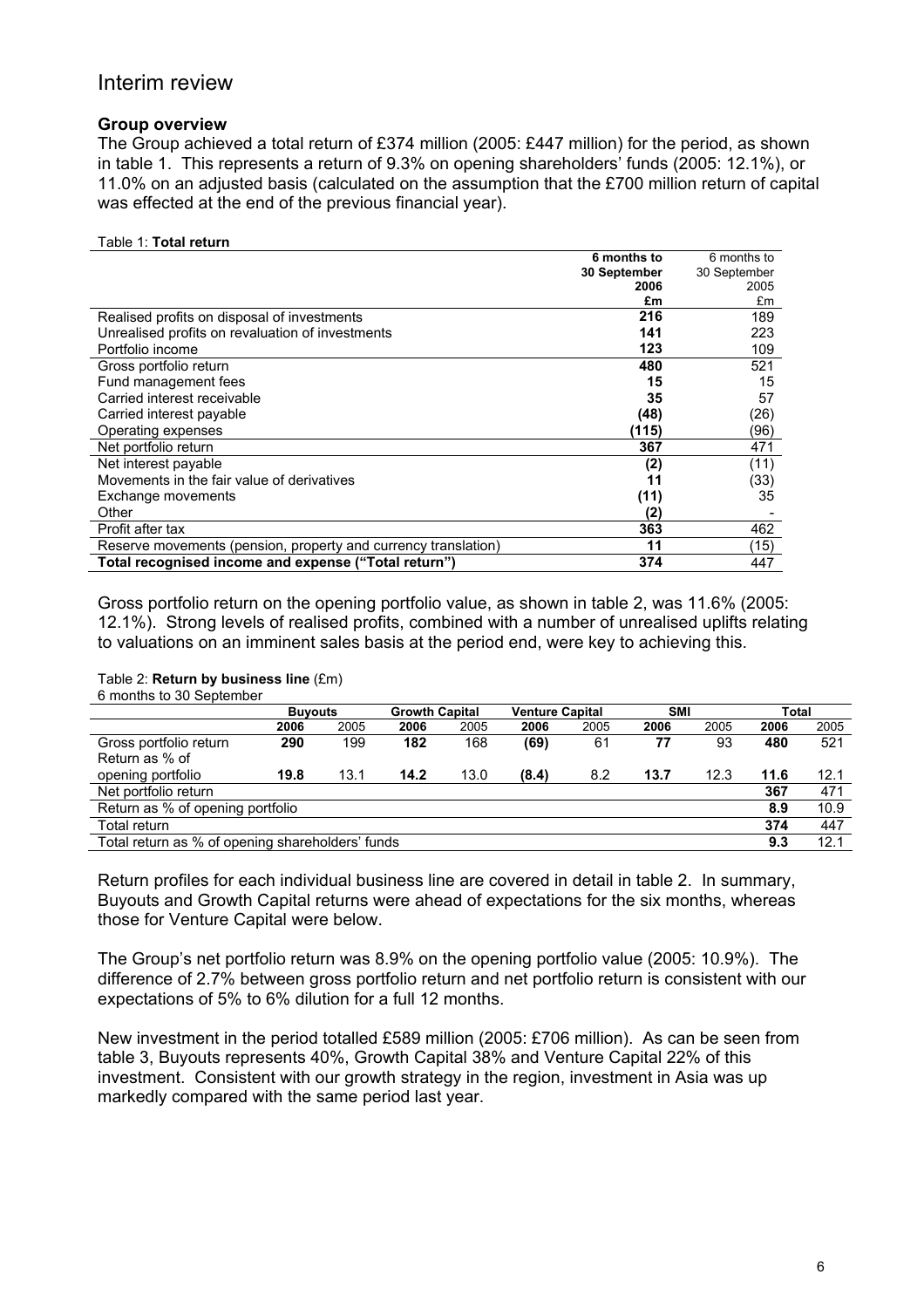There were 33 new investments in the period and, in addition to £589 million invested from the Group's balance sheet, a further £111 million was invested on behalf of co-investment funds (2005: £129 million).

| 6 months to 30 September  |                |      |                       |      |                        |      |            |                          |       |      |
|---------------------------|----------------|------|-----------------------|------|------------------------|------|------------|--------------------------|-------|------|
|                           | <b>Buvouts</b> |      | <b>Growth Capital</b> |      | <b>Venture Capital</b> |      | <b>SMI</b> |                          | Total |      |
|                           | 2006           | 2005 | 2006                  | 2005 | 2006                   | 2005 | 2006       | 2005                     | 2006  | 2005 |
| Asia                      | ۰              | -    | 85                    | 36   |                        |      | -          | -                        | 85    | 36   |
| <b>Continental Europe</b> | 128            | 204  | 116                   | 141  | 10                     | 12   |            |                          | 255   | 359  |
| UK                        | 106            | 154  | 21                    | 109  | 34                     | 18   |            |                          | 162   | 283  |
| US                        | -              |      |                       |      | 76                     | 28   | -          | -                        | 76    | 28   |
| Rest of the world         | າ              |      |                       |      | 9                      |      |            | $\overline{\phantom{0}}$ | 11    |      |
| Total                     | 236            | 358  | 222                   | 286  | 129                    | 58   |            |                          | 589   | 706  |

#### Table 3: **Investment by business line and geography** (£m) 6 months to 30 September

Realisation proceeds, as can be seen from table 4, totalled £849 million (2005: £1,041 million), and continued to be ahead of our expectations. Realised profits of £216 million (2005: £189 million) represent an uplift of 34% over opening value (2005: 22%). Realised profits are stated net of write-offs of £1 million (2005: £40 million).

## Table 4: **Realisation proceeds by business line and geography** (£m)

6 months to 30 September

|                           | <b>Buvouts</b> |      | <b>Growth Capital</b> |      | <b>Venture Capital</b> |      | <b>SMI</b> |                          | Total |      |
|---------------------------|----------------|------|-----------------------|------|------------------------|------|------------|--------------------------|-------|------|
|                           | 2006           | 2005 | 2006                  | 2005 | 2006                   | 2005 | 2006       | 2005                     | 2006  | 2005 |
| Asia                      |                | -    | 37                    | 35   | -                      |      |            | $\overline{\phantom{0}}$ | 37    | 35   |
| <b>Continental Europe</b> | 171            | 201  | 165                   | 169  | 6                      | 49   | 26         | 26                       | 368   | 445  |
| UK                        | 217            | 178  | 115                   | 135  | 5                      | 56   | 92         | 135                      | 429   | 504  |
| US                        | -              |      | -                     | 42   | 15                     | 15   | ۰          | $\overline{\phantom{0}}$ | 15    | 57   |
| Total                     | 388            | 379  | 317                   | 381  | 26                     | 120  | 118        | 161                      | 849   | .041 |

**Note** There were no Rest of the world proceeds in either period.

Overall, some 15.3% (2005: 19.7%) of the opening portfolio by value was realised during the period, continuing the high churn seen in the previous 18 months.

Although sales of quoted investments were low in the period, four portfolio companies achieved an IPO. At 30 September 2006 quoted investments represented 7% of 3i's total portfolio value (2005: 6%).

The unrealised value movement for the period of £141 million (2005: £223 million) was driven by several factors, as shown in table 5. A continuing strong market for exits is demonstrated by a contribution of £160 million from uplift to imminent sale. The fall in the value of quoted investments contributed a negative £59 million (2005: positive £58 million).

#### Table 5: **Unrealised profits/(losses) on revaluation of investments**

|                                         | 6 months to  | 6 months to  |
|-----------------------------------------|--------------|--------------|
|                                         | 30 September | 30 September |
|                                         | 2006         | 2005         |
|                                         | £m           | £m           |
| Earnings multiples(1)                   | 22           | 66           |
| Earnings(2)                             | 16           | 27           |
| First-time uplifts(3)                   | 64           | 23           |
| Provisions(4)                           | (28)         | (37)         |
| Net up/(down) rounds                    |              | (3)          |
| Uplift to imminent sale                 | 160          | 128          |
| Other movements on unquoted investments | (42)         | (39)         |
| Quoted portfolio                        | (59)         | 58           |
| <b>Total</b>                            | 141          | 223          |

1 The weighted average earnings multiple applied to investments valued on an earnings basis, at both the start and end of the period, increased from 12.2 to 12.3 over the period.

2 The aggregate attributable earnings of investments valued on an earnings basis at both the start and end of the period increased by 3%.

3 The net valuation impact arising on investments being valued on a basis other than cost for the first time.

4 Provisions against the carrying value of investments in businesses which may fail.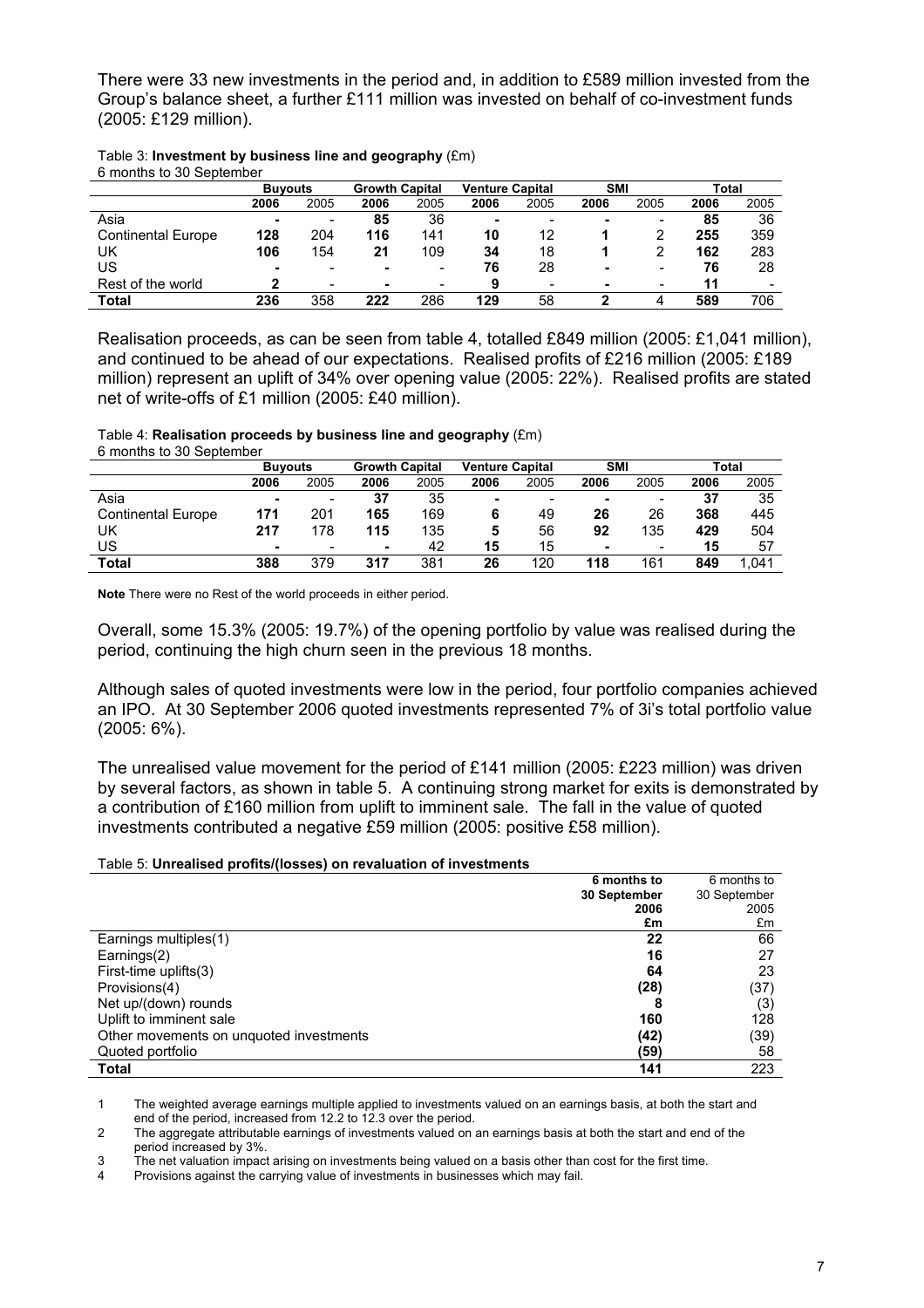#### **Buyouts**

At 19.8% (2005: 13.1%) 3i's Buyout business delivered an exceptional gross portfolio return for the period. This performance was driven by realised profits of £76 million (2005: £62 million), on proceeds of £388 million (2005: £379 million), and an unrealised value movement of £151 million (2005: £79 million).

Two key investments, Swiss-based aviation engineering business SR Technics and French transportation company Keolis, were valued on an imminent sale basis, producing a combined uplift in value of £132 million. First-time uplifts from cost on investments totalled £27 million.

Total investment during the period was £236 million (2005: £358 million), with seven new investments in five different countries.

In August the Buyout business announced the first closing of its latest fund, Eurofund V. At  $\in 4.3$ billion, this was ahead of its initial target of €3.5 billion. The fund's final close, which is capped at €5 billion, is expected in November 2006.

The health of the Buyout portfolio remained good, with the loss rate from Eurofunds III and IV at just 5% of investment cost at 30 September 2006 (31 March 2006: 3%).

#### **Growth Capital**

Gross portfolio return from 3i's Growth Capital business line also exceeded expectations at 14.2% for the period (2005: 13.0%). Realised profits of £90 million (2005: £60 million) on proceeds of £317 million (2005: £381 million) were a key driver of this return.

Unrealised value growth from investments made in recent years was also significant. First-time uplifts on several assets were a key driver of this.

Income from this business line was also significant at £36 million (2005: £22 million).

Asia was the highest growth area for new investment with five of the 13 new investments in the period being made in that region.

3i's rapidly-developing business in infrastructure is also managed through the Growth Capital business line. A highly-experienced team is now in place, a number of significant investments have been made and there is a good level of work in progress.

Portfolio health improved over the period, with 89% of the portfolio by cost being classified as healthy at the period end (31 March 2006: 84%), against a three-year rolling average of 78%.

#### **Venture Capital**

The six month gross portfolio return from 3i's Venture Capital business was £(69) million (2005: £61 million), or (8.4)% (2005: 8.2%) of opening portfolio value.

This business line has a relatively high proportion of its portfolio value in quoted assets compared to the Group as a whole (Venture Capital 23%, Group 7% as at 30 September 2006). Consequently, the fall in quoted technology prices in general, and more significant reductions in a small number of higher-value quoted assets in particular, contributed  $E(68)$  million to the gross portfolio return.

3i's two largest quoted venture assets, US-based broadband telephony business Vonage Holdings Corp ("Vonage") and the UK-based electronics company CSR plc ("CSR") contributed a combined £38.5 million of the value reduction in the period. Both remain successful investments, with IRRs of 39% (Vonage) and 59% (CSR) at 30 September 2006 valuations.

A weak IPO market for technology companies also influenced the mergers and acquisitions market and weakened prices. As a consequence, 3i deferred a number of exits, which resulted in the low level of Venture realisations for the period of £26 million (2005: £120 million).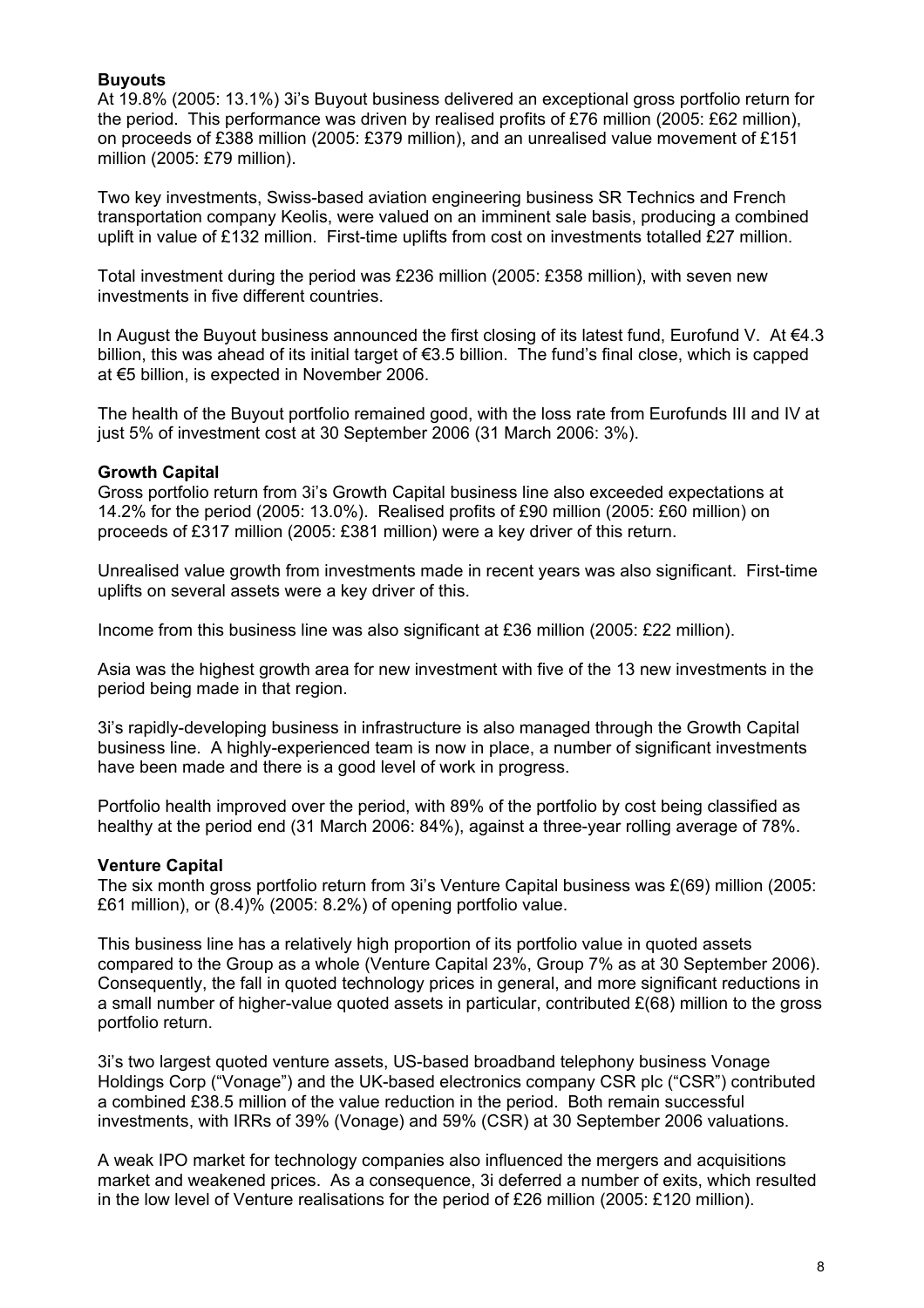A weaker market for exits, however, meant a better market for investing, especially in late-stage opportunities in the US and the UK. Investment for the period of £129 million (2005: £58 million) includes £72 million of late-stage investment (2005: £16 million).

Consistent with this late-stage focus, the average size of investment also increased, from £3 million for the year to 31 March 2006 to £7 million for the six months to 30 September 2006.

Portfolio health improved, with 72% of the portfolio by cost classified as healthy at 30 September 2006 (31 March 2006: 67%), against a three-year rolling average of 68%.

#### **SMI**

Smaller Minority Investments delivered another good gross portfolio return at 13.7 % (2005: 12.3%). This performance was driven by a small number of realisations at prices significantly above carrying values. SMI also made good progress in reducing the total number of assets under management, from 526 investments at the start of the period to 426 at the end.

#### **The portfolio**

By value, 61% of the portfolio is now outside the UK (2005: 50%), with Asia accounting for 5% (2005: 2%). The number of investments in the portfolio fell from 1,087 (561 excluding SMI) at 31 March 2006 to 942 (516 excluding SMI) at 30 September 2006. As shown in table 6, the closing value of the portfolio, at £4,174 million, was almost identical to the opening value of £4,139 million.

#### Table 6: **Summary of changes to investment portfolio**

|                                                  | 6 months to  | 6 months to  |
|--------------------------------------------------|--------------|--------------|
|                                                  | 30 September | 30 September |
|                                                  | 2006         | 2005         |
|                                                  | £m           | £m           |
| Opening portfolio                                | 4,139        | 4.317        |
| Investment                                       | 589          | 706          |
| Realisation proceeds                             | (849)        | (1,041)      |
| Realised profits on disposal of investments      | 216          | 189          |
| Unrealised profits on revaluation of investments | 141          | 223          |
| Other movements                                  | (62)         | (5)          |
| <b>Closing portfolio</b>                         | 4,174        | 4,389        |

#### **Cash flows and capital structure**

The cash inflow from operations was £235 million (2005: £265 million). Net borrowings increased over the period to £475 million, from £56 million at 31 March 2006, with the cash inflow from operations being offset by the £700 million return of capital in July. The level of gearing rose from 1% at 31 March 2006 to 13% at the period end.

#### **Net carried interest payable**

The charge in respect of amounts payable to executives under carried interest schemes was £48 million (2005: £26 million). This reflected the strong performance of recent Buyout and Growth Capital vintages. Carried interest receivable of £35 million (2005: £57 million) from 3i's managed funds relates primarily to realised and unrealised profits generated on the Eurofund III and Eurofund IV buyout funds.

#### **Operating expenses**

Operating expenses for the period of £115 million (2005: £96 million) were maintained at the same level as for the six months to 31 March 2006. Employee numbers were up from 737 at 31 March 2006 to 757 at the period end.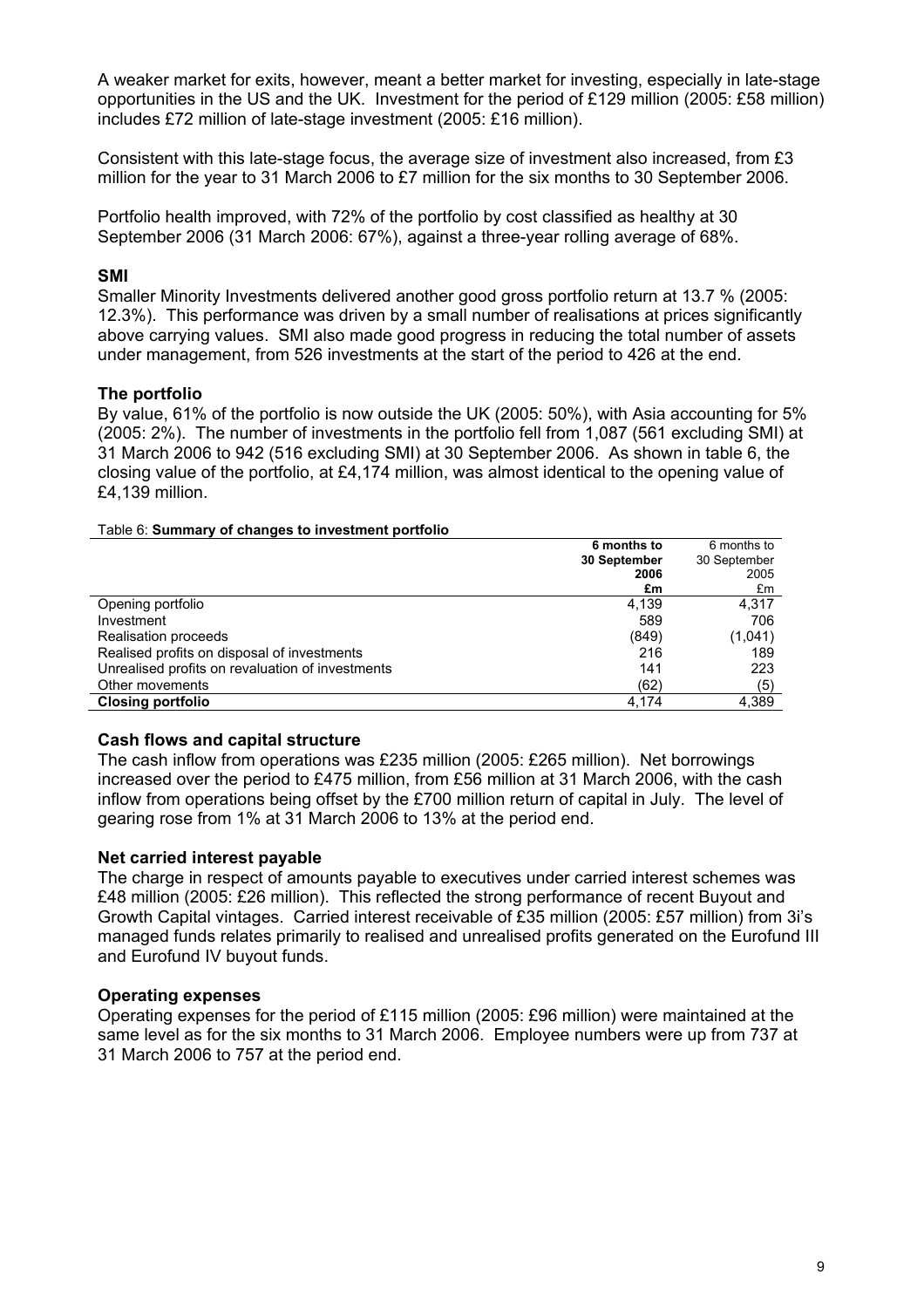### **Pensions**

The deficit on the Group's defined benefit plan, calculated under International Accounting Standard 19 "Employee Benefits", reduced over the period, from £17 million at 31 March to £3 million at 30 September, mainly as a result of an increase in bond yields. The plan was closed to new members from 1 April 2006 and the next full actuarial valuation is due to take place in summer 2007.

#### **Growth in net asset value per share**

The good operational performance in the period, combined with the return of capital, resulted in growth in diluted net asset value per share of 53p (2005: 63p), from 739p to 792p.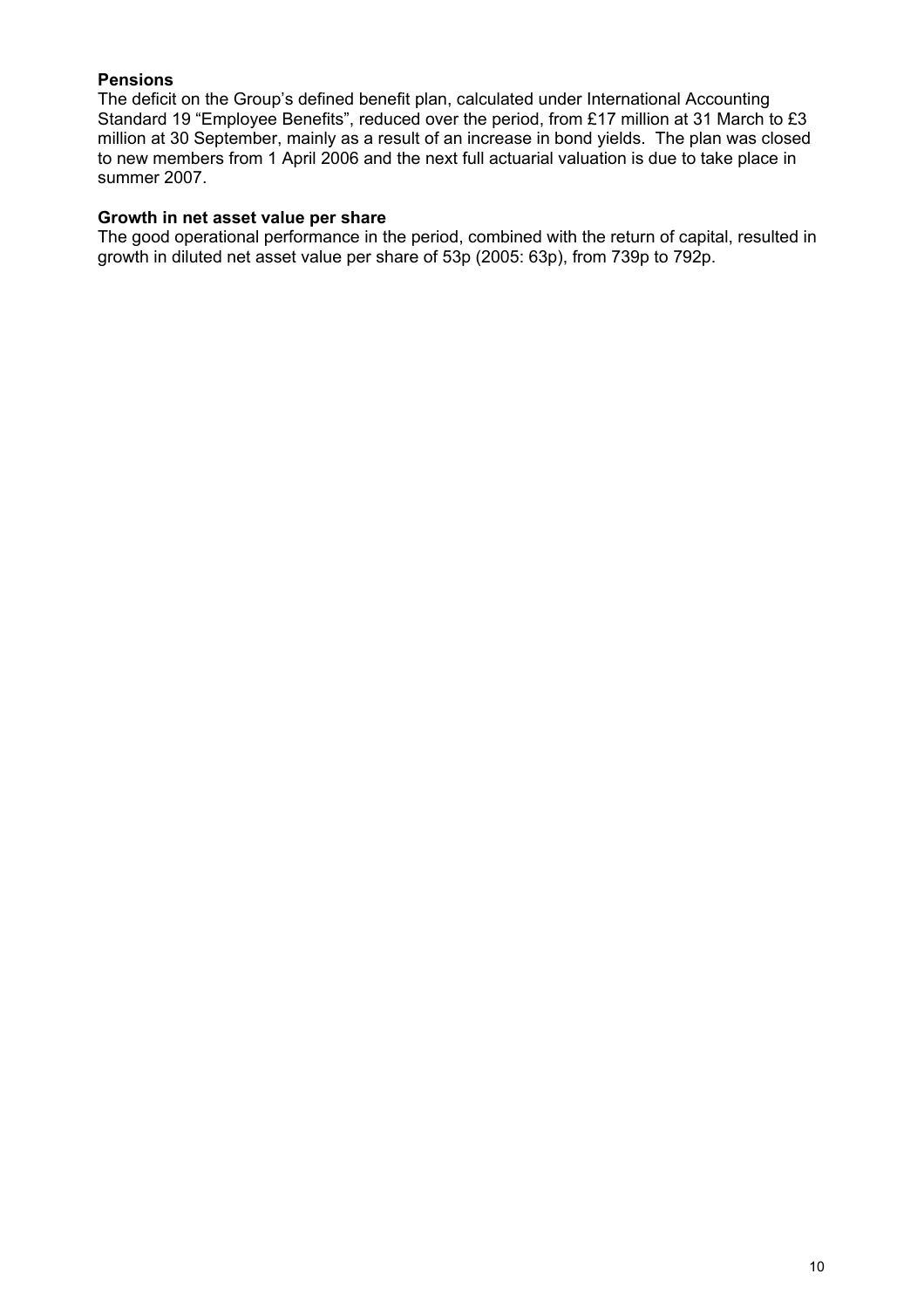# Consolidated income statement

for the six months to 30 September 2006

|                                                            |              | 6 months to<br>30 September | 6 months to<br>30 September | 12 months to<br>31 March |
|------------------------------------------------------------|--------------|-----------------------------|-----------------------------|--------------------------|
|                                                            |              | 2006                        | 2005                        | 2006                     |
|                                                            |              | (unaudited)                 | (unaudited)                 | (audited)                |
|                                                            | <b>Notes</b> | £m<br>216                   | £m<br>189                   | £m<br>576                |
| Realised profits over value on the disposal of investments |              |                             |                             |                          |
| Unrealised profits on the revaluation of investments       |              | 141                         | 223                         | 245                      |
|                                                            |              | 357                         | 412                         | 821                      |
| Portfolio income                                           |              |                             |                             |                          |
| Dividends                                                  |              | 35                          | 39                          | 75                       |
| Income from loans and receivables                          |              | 81                          | 52                          | 133                      |
| Fees receivable                                            |              | 7                           | 18                          | 24                       |
| Gross portfolio return                                     | 1            | 480                         | 521                         | 1.053                    |
| Fund management fees                                       |              | 15                          | 15                          | 24                       |
| Carried interest                                           |              |                             |                             |                          |
| Carried interest receivable from managed funds             |              | 35                          | 57                          | 79                       |
| Carried interest payable to executives                     |              | (48)                        | (26)                        | (64)                     |
| Operating expenses                                         |              | (115)                       | (96)                        | (211)                    |
| Net portfolio return                                       |              | 367                         | 471                         | 881                      |
| Treasury interest receivable                               |              | 45                          | 25                          | 55                       |
| Interest payable                                           |              | (47)                        | (36)                        | (72)                     |
| Movements in the fair value of derivatives                 |              | 11                          | (33)                        | (78)                     |
| <b>Exchange movements</b>                                  |              | (11)                        | 35                          | 47                       |
| Other income                                               |              |                             |                             | 22                       |
| <b>Profit before tax</b>                                   |              | 365                         | 463                         | 855                      |
| Income taxes                                               |              | (2)                         | (1)                         | (3)                      |
| Profit after tax and profit for the period                 |              | 363                         | 462                         | 852                      |
|                                                            |              |                             |                             |                          |
| <b>Earnings per share</b>                                  |              |                             |                             |                          |
| Basic (pence)                                              | 2            | 70.3                        | 79.6                        | 152.0                    |
| Diluted (pence)                                            | 2            | 67.8                        | 77.0                        | 147.3                    |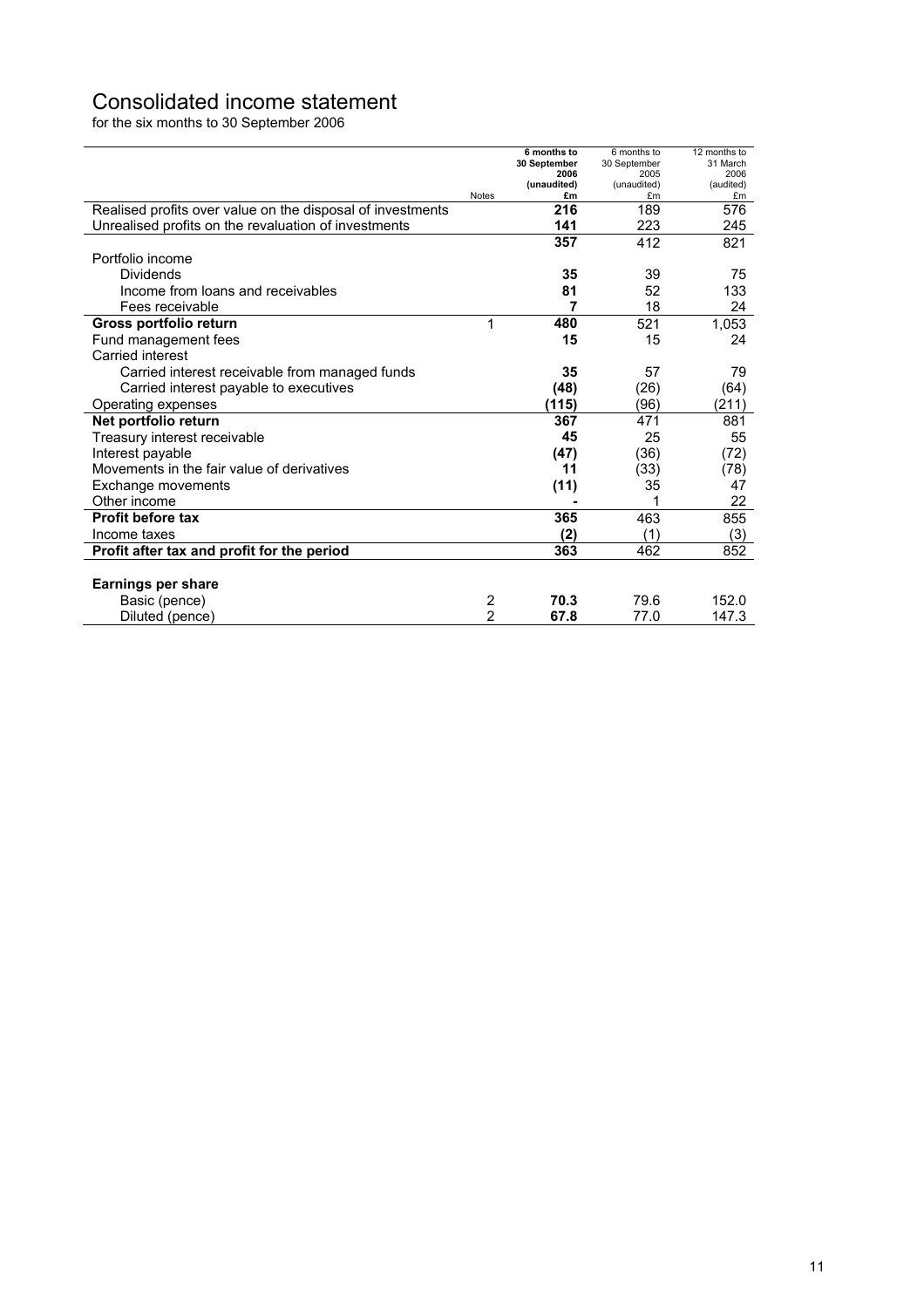# Consolidated statement of recognised income and expense

for the six months to 30 September 2006

|                                                           | 6 months to<br>30 September | 6 months to<br>30 September | 12 months to<br>31 March |
|-----------------------------------------------------------|-----------------------------|-----------------------------|--------------------------|
|                                                           | 2006                        | 2005                        | 2006                     |
|                                                           | (unaudited)                 | (unaudited)                 | (audited)                |
|                                                           | £m                          | £m                          | £m                       |
| Profit for the period                                     | 363                         | 462                         | 852                      |
| Gain on valuation of property                             |                             |                             |                          |
| Exchange differences on translation of foreign operations | (3)                         | (9)                         | (5)                      |
| Actuarial gains/(losses)                                  | 14                          |                             | (16)                     |
| Total recognised income and expense for the period        | 374                         | 447                         | 831                      |
| Analysed in reserves as                                   |                             |                             |                          |
| Revenue                                                   | 69                          | 52                          | 117                      |
| Capital                                                   | 308                         | 404                         | 719                      |
| Translation reserve                                       | (3)                         | (9)                         | (5)                      |
|                                                           | 374                         | 447                         | 831                      |

## Consolidated reconciliation of movements in equity

for the six months to 30 September 2006

|                                                    | 6 months to<br>30 September | 6 months to<br>30 September | 12 months to<br>31 March |
|----------------------------------------------------|-----------------------------|-----------------------------|--------------------------|
|                                                    | 2006                        | 2005                        | 2006                     |
|                                                    | (unaudited)                 | (unaudited)                 | (audited)                |
|                                                    | £m                          | £m                          | £m                       |
| <b>Opening total equity</b>                        | 4,006                       | 3.699                       | 3,699                    |
| Total recognised income and expense for the period | 374                         | 447                         | 831                      |
| Share-based payments                               | 5                           | 4                           |                          |
| Ordinary dividends                                 | (52)                        | (56)                        | (86)                     |
| Special dividends                                  |                             | (245)                       | (245)                    |
| Issue of B shares                                  | (700)                       |                             |                          |
| Issues of shares                                   | 10                          | 5                           | 13                       |
| Share buy-backs                                    |                             | (151)                       | (222)                    |
| Own shares                                         | 5                           | 8                           |                          |
| <b>Closing total equity</b>                        | 3,648                       | 3,711                       | 4,006                    |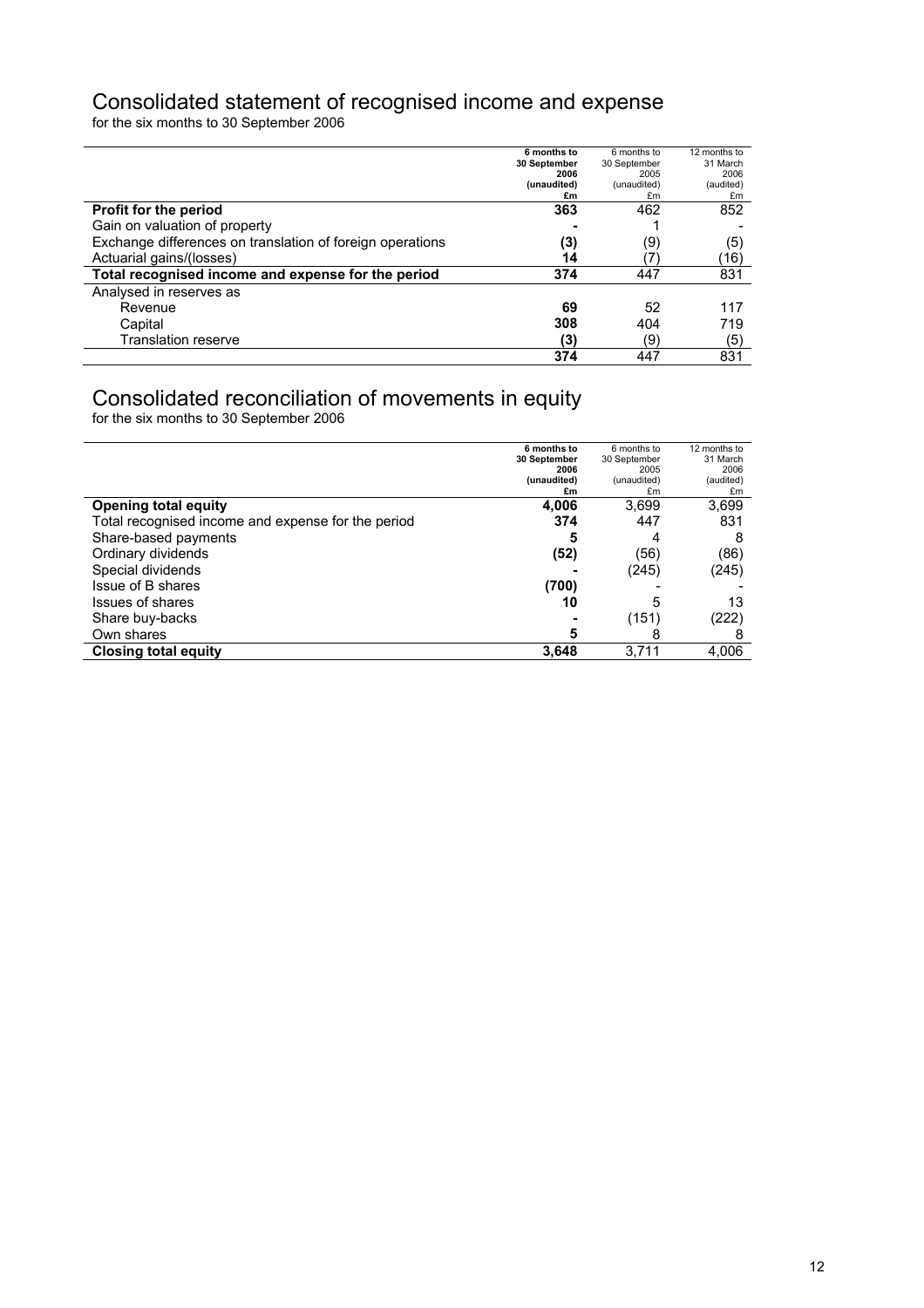# Consolidated balance sheet

as at 30 September 2006

|                                      | 30 September        | 30 September        | 31 March             |
|--------------------------------------|---------------------|---------------------|----------------------|
|                                      | 2006<br>(unaudited) | 2005<br>(unaudited) | 2006<br>(audited)    |
|                                      | Notes<br>£m         | £m                  | £m                   |
| Assets                               |                     |                     |                      |
| <b>Non-current assets</b>            |                     |                     |                      |
| Investments                          |                     |                     |                      |
| Quoted equity investments            | 279                 | 260                 | 259                  |
| Unquoted equity investments          | 2,507               | 2,625               | 2,514                |
| Loans and receivables                | 1,388               | 1,504               | 1,366                |
| <b>Investment portfolio</b>          | 1<br>4,174          | 4,389               | 4,139                |
| Carried interest receivable          | 108                 | 65                  | 77                   |
| Interests in joint ventures          |                     | 39                  |                      |
| Property, plant and equipment        | 31                  | 35                  | 31                   |
| Investment property                  |                     | 7                   |                      |
| <b>Total non-current assets</b>      | 4,313               | 4,535               | 4,247                |
| <b>Current assets</b>                |                     |                     |                      |
| Other current assets                 | 99                  | 199                 | 149                  |
| Derivative financial instruments     | 25                  | 29                  | 19                   |
| Deposits                             | 763                 | 501                 | 1,108                |
| Cash and cash equivalents            | 711                 | 373                 | 847                  |
| <b>Total current assets</b>          | 1,598               | 1,102               | $\overline{2}$ , 123 |
| Total assets                         | 5,911               | 5.637               | 6,370                |
|                                      |                     |                     |                      |
| <b>Liabilities</b>                   |                     |                     |                      |
| <b>Non-current liabilities</b>       |                     |                     |                      |
| Carried interest payable             | (106)               | (68)                | (83)                 |
| Loans and borrowings                 | (1,038)             | (1, 145)            | (1,243)              |
| Convertible Bonds                    | (359)               | (353)               | (365)                |
| <b>B</b> shares                      | (11)                |                     |                      |
| Subordinated liabilities             | (21)                | (49)                | (24)                 |
| Retirement benefit obligation        | (3)                 | (30)                | (17)                 |
| Deferred income tax                  | (1)                 |                     | (1)                  |
| Provisions                           | (4)                 | (6)                 | (5)                  |
| <b>Total non-current liabilities</b> | (1, 543)            | (1,651)             | (1,738)              |
| <b>Current liabilities</b>           |                     |                     |                      |
| Trade and other payables             | (138)               | (130)               | (160)                |
| Carried interest payable             | (31)                | (28)                | (60)                 |
| Loans and borrowings                 | (400)               |                     | (231)                |
| Derivative financial instruments     | (145)               | (108)               | (168)                |
| Current income tax                   | (3)                 | (2)                 | (2)                  |
| Provisions                           | (3)                 | (7)                 | (5)                  |
| <b>Total current liabilities</b>     | (720)               | (275)               | (626)                |
| <b>Total liabilities</b>             | (2, 263)            | (1,926)             | (2, 364)             |
|                                      |                     |                     |                      |
| <b>Net assets</b>                    | 3,648               | 3,711               | 4,006                |
|                                      |                     |                     |                      |
| <b>Equity</b>                        |                     |                     |                      |
| Issued capital                       | 294                 | 296                 | 292                  |
| Share premium                        | 379                 | 368                 | 376                  |
| Capital redemption reserve           | 22                  | 13                  | 17                   |
| Share-based payment reserve          | 22                  | 13                  | 17                   |
| <b>Translation reserve</b>           | (3)                 | (4)                 |                      |
| Capital reserve                      | 2,718               | 2,866               | 3,110                |
| Revenue reserve                      | 280                 | 228                 | 263                  |
| Own shares                           | (64)                | (69)                | (69)                 |
| <b>Total equity</b>                  | 3,648               | 3,711               | 4,006                |
|                                      |                     |                     |                      |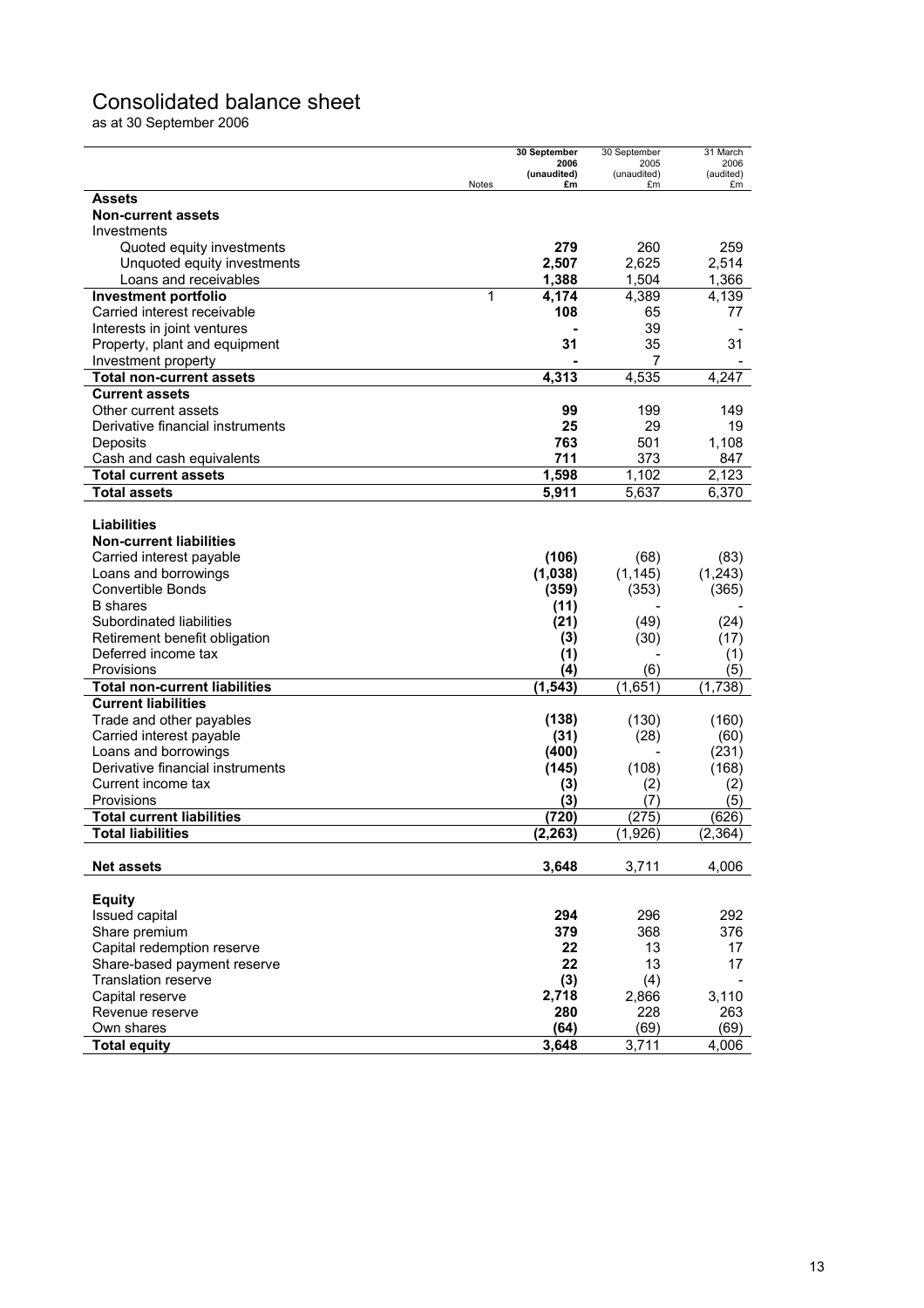# Consolidated cash flow statement

for the six months to 30 September 2006

|                                                              | 6 months to<br>30 September | 6 months to<br>30 September | 12 months to<br>31 March |
|--------------------------------------------------------------|-----------------------------|-----------------------------|--------------------------|
|                                                              | 2006<br>(unaudited)         | 2005<br>(unaudited)         | 2006<br>(audited)        |
|                                                              | £m                          | £m                          | £m                       |
| Cash flow from operating activities                          |                             |                             |                          |
| Purchase of investments                                      | (559)                       | (724)                       | (1,068)                  |
| Proceeds from investments                                    | 858                         | 1,025                       | 2,213                    |
| Interest received                                            | 53                          | 28                          | 67                       |
| Dividends received                                           | 35                          | 39                          | 76                       |
| Fees received from investment and fund management activities | 11                          | 30                          | 46                       |
| Carried interest received                                    | 5                           | $\overline{2}$              | 9                        |
| Carried interest paid                                        | (49)                        | (29)                        | (30)                     |
| Operating expenses                                           | (118)                       | (105)                       | (216)                    |
| Income tax paid                                              | (1)                         | (1)                         | (8)                      |
| Net cash flow from operations                                | 235                         | 265                         | 1,089                    |
|                                                              |                             |                             |                          |
| Cash flow from financing activities                          |                             |                             |                          |
| Proceeds from issues of share capital                        | 10                          | 5                           | 13                       |
| Repurchase of own ordinary shares                            |                             | (151)                       | (222)                    |
| Repurchase of B shares                                       | (689)                       |                             |                          |
| Dividend paid                                                | (52)                        | (301)                       | (331)                    |
| Interest received                                            | 44                          | 26                          | 50                       |
| Interest paid                                                | (40)                        | (36)                        | (60)                     |
| Proceeds from long-term borrowings                           | 1                           | 1                           | 69                       |
| Repayment of long-term borrowings                            | (2)                         | (47)                        | (54)                     |
| Net cash flow from short-term borrowings                     | 18                          | (86)                        | 188                      |
| Net cash flow from deposits                                  | 345                         | 384                         | (223)                    |
| Net cash flow from financing activities                      | (365)                       | (205)                       | (570)                    |
|                                                              |                             |                             |                          |
| Cash flow from investing activities                          |                             |                             |                          |
| Purchases of property, plant and equipment                   | (3)                         | (2)                         | (15)                     |
| Sales of property, plant and equipment                       | 1                           | $\overline{\phantom{a}}$    | 24                       |
| Divestment from joint ventures                               |                             | $\overline{2}$              | 2                        |
| Net cash flow from investing activities                      | (2)                         | $\overline{\phantom{a}}$    | 11                       |
|                                                              |                             |                             |                          |
| Change in cash and cash equivalents                          | (132)                       | 60                          | 530                      |
| Cash and cash equivalents at 1 April                         | 847                         | 314                         | 314                      |
| Effect of exchange rate fluctuations                         | (4)                         | (1)                         | 3                        |
| Cash and cash equivalents at the end of the period           | 711                         | 373                         | 847                      |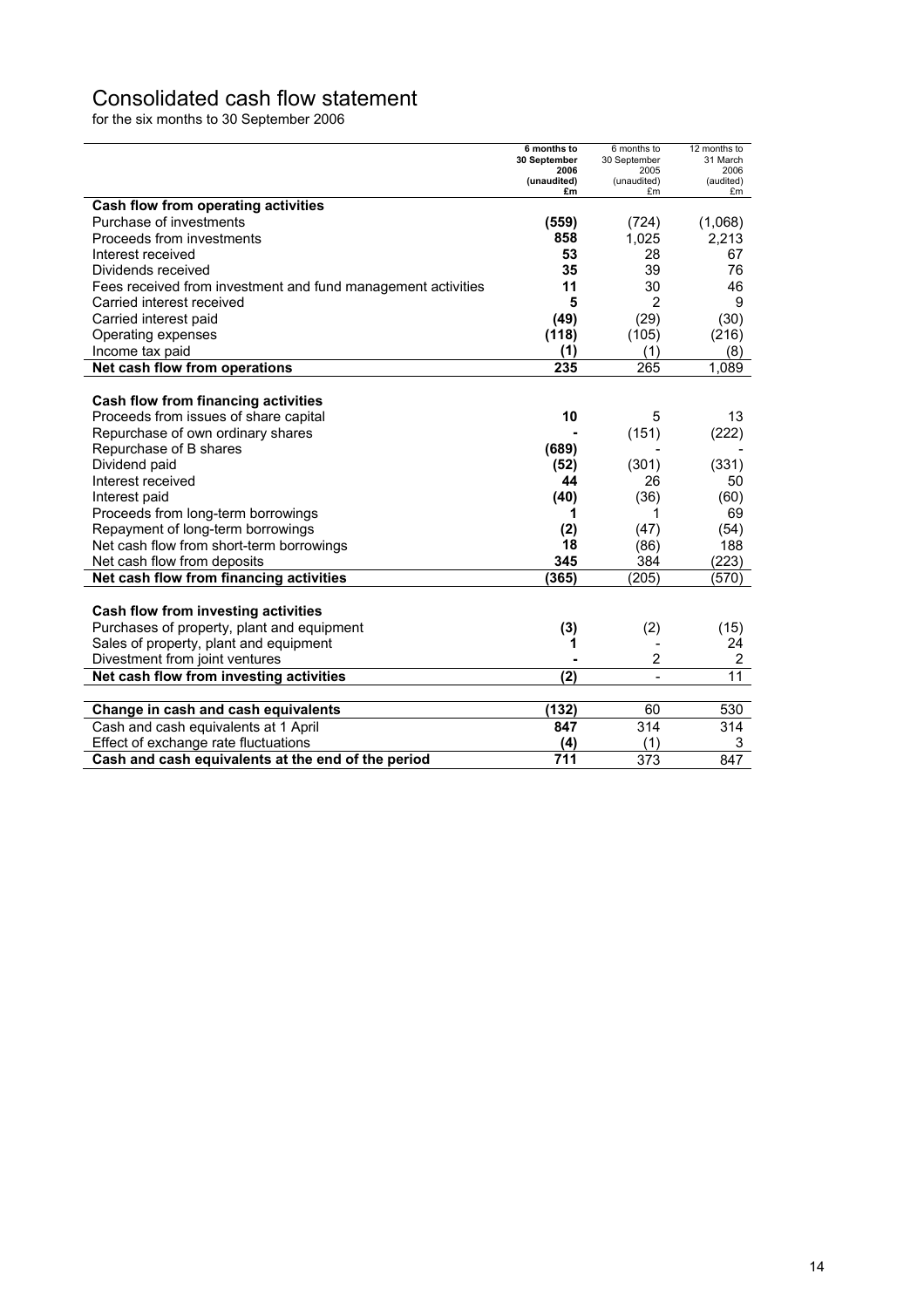# Notes to the accounts

#### **1** Segmental analysis

|                                                            |                | Growth            | Venture            | <b>Smaller</b><br>Minority |              |
|------------------------------------------------------------|----------------|-------------------|--------------------|----------------------------|--------------|
|                                                            | <b>Buyouts</b> | Capital           | Capital            | Investments                | <b>Total</b> |
| 6 months to 30 September 2006 (unaudited)                  | £m             | £m                | £m                 | £m                         | £m           |
| Gross portfolio return                                     |                |                   |                    |                            |              |
| Realised profits over value on the disposal of investments | 76             | 90                | 5                  | 45                         | 216          |
| Unrealised profits on the revaluation of investments       | 151            | 56                | (78)               | 12                         | 141          |
| Portfolio income                                           | 63             | 36                | 4                  | 20                         | 123          |
|                                                            | 290            | 182               | (69)               | 77                         | 480          |
| Net (investment)/divestment                                |                |                   |                    |                            |              |
| Realisation proceeds                                       | 388            | 317               | 26                 | 118                        | 849          |
| New investment                                             | (236)          | (222)             | (129)              | (2)                        | (589)        |
|                                                            | 152            | 95                | (103)              | 116                        | 260          |
| <b>Balance sheet</b>                                       |                |                   |                    |                            |              |
| Value of investment portfolio                              | 1,534          | 1,310             | 826                | 504                        | 4,174        |
|                                                            |                |                   |                    |                            |              |
|                                                            |                | Growth            | Venture            | Smaller<br>Minority        |              |
|                                                            | <b>Buyouts</b> | Capital           | Capital            | Investments                | Total        |
| 6 months to 30 September 2005 (unaudited)                  | £m             | £m                | £m                 | £m                         | £m           |
| Gross portfolio return                                     |                |                   |                    |                            |              |
| Realised profits over value on the disposal of investments | 62             | 60                | 36                 | 31                         | 189          |
| Unrealised profits on the revaluation of investments       | 79             | 86                | 23                 | 35                         | 223          |
| Portfolio income                                           | 58             | 22                | 2                  | 27                         | 109          |
|                                                            | 199            | 168               | 61                 | 93                         | 521          |
| Net (investment)/divestment                                |                |                   |                    |                            |              |
| Realisation proceeds                                       | 379            | 381               | 120                | 161                        | 1.041        |
| New investment                                             | (358)          | (286)             | (58)               | (4)                        | (706)        |
|                                                            | 21             | 95                | 62                 | 157                        | 335          |
| <b>Balance sheet</b>                                       |                |                   |                    |                            |              |
| Value of investment portfolio                              | 1.665          | 1,321             | 740                | 663                        | 4,389        |
|                                                            |                |                   |                    |                            |              |
|                                                            |                |                   |                    | Smaller                    |              |
|                                                            | <b>Buyouts</b> | Growth<br>Capital | Venture<br>Capital | Minority<br>Investments    | Total        |
| 12 months to 31 March 2006 (audited)                       | £m             | £m                | £m                 | £m                         | £m           |
| Gross portfolio return                                     |                |                   |                    |                            |              |
| Realised profits over value on the disposal of investments | 208            | 232               | 72                 | 64                         | 576          |
| Unrealised profits on the revaluation of investments       | 124            | 60                | 51                 | 10                         | 245          |
| Portfolio income                                           | 115            | 49                | 5                  | 63                         | 232          |
|                                                            | 447            | 341               | $\overline{128}$   | 137                        | 1,053        |
| Net (investment)/divestment                                |                |                   |                    |                            |              |
| Realisation proceeds                                       | 877            | 855               | 207                | 268                        | 2,207        |
| New investment                                             | (451)          | (497)             | (156)              | (6)                        | (1, 110)     |
|                                                            | 426            | 358               | 51                 | 262                        | 1,097        |
| <b>Balance sheet</b>                                       |                |                   |                    |                            |              |
| Value of investment portfolio                              | 1.465          | 1.284             | 826                | 564                        | 4,139        |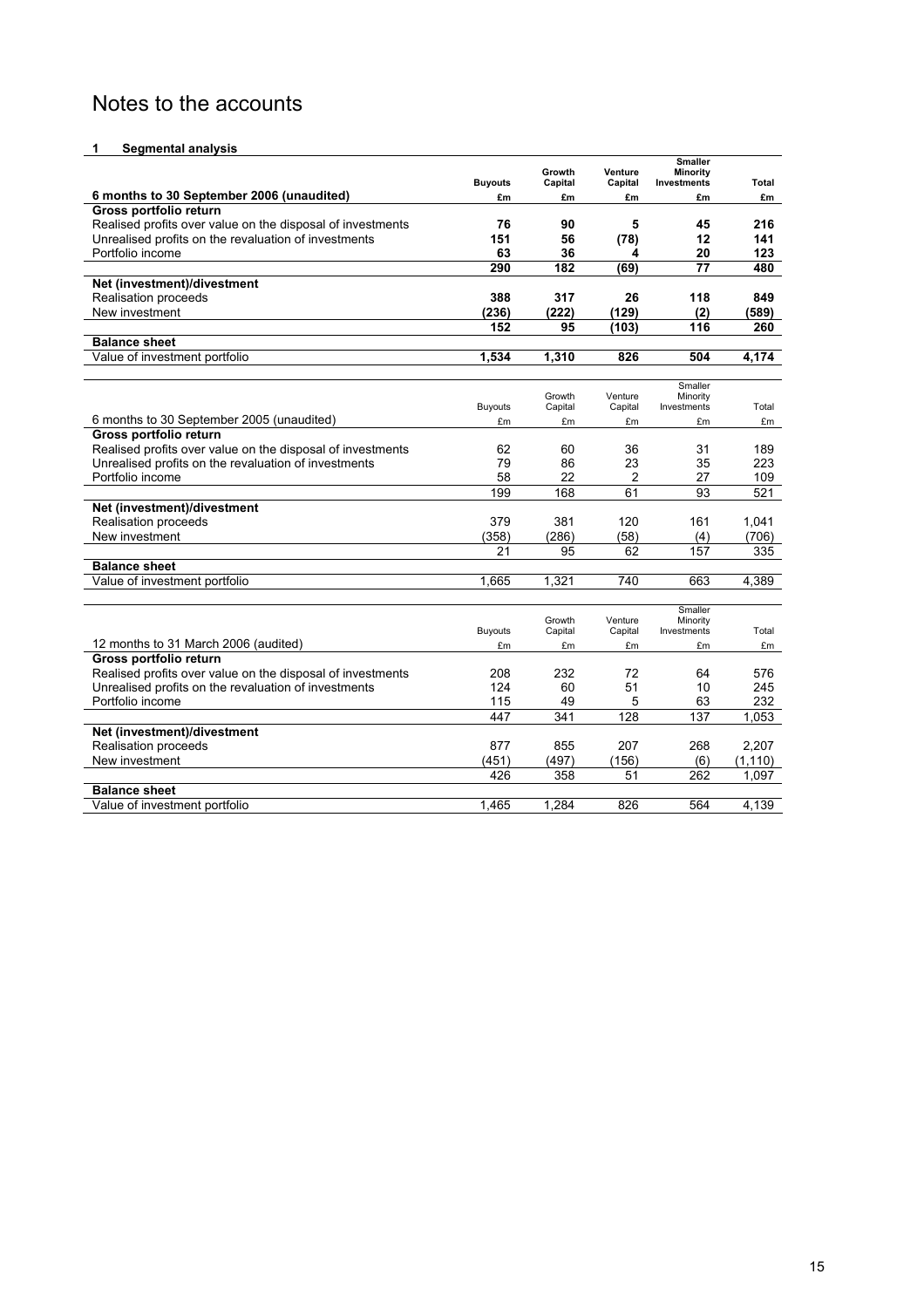#### **2 Per share information**

The earnings and net assets per share attributable to the equity shareholders of the Company is based on the

| following data:                                                     |                       |                     |                   |
|---------------------------------------------------------------------|-----------------------|---------------------|-------------------|
|                                                                     | 6 months to           | 6 months to         | 12 months to      |
|                                                                     | 30 September          | 30 September        | 31 March          |
|                                                                     | 2006<br>(unaudited)   | 2005<br>(unaudited) | 2006<br>(audited) |
| Earnings per share (pence)                                          |                       |                     |                   |
|                                                                     |                       |                     |                   |
| Basic                                                               | 70.3                  | 79.6                | 152.0             |
| <b>Diluted</b>                                                      | 67.8                  | 77.0                | 147.3             |
| Earnings (£m)                                                       |                       |                     |                   |
| Profit for the period attributable to equity holders of the Company | 363                   | 462                 | 852               |
| Effect of dilutive potential ordinary shares                        | 7                     | 5                   | 14                |
|                                                                     | $\overline{370}$      | 467                 | 866               |
|                                                                     |                       |                     |                   |
|                                                                     | 6 months to           | 6 months to         | 12 months to      |
|                                                                     | 30 September          | 30 September        | 31 March          |
|                                                                     | 2006                  | 2005                | 2006              |
|                                                                     | (unaudited)<br>Number | (unaudited)         | (audited)         |
| <b>Number of shares</b>                                             |                       | Number              | Number            |
|                                                                     |                       |                     |                   |
| Weighted average number of shares in issue                          | 516,335,648           | 580,583,146         | 560,684,598       |
| Effect of dilutive potential ordinary shares                        |                       |                     |                   |
| Share options                                                       | 4,917,861             | 1,697,906           | 2,744,369         |
| <b>Convertible Bonds</b>                                            | 24,750,000            | 24,750,000          | 24,750,000        |
| <b>Diluted shares</b>                                               | 546,003,509           | 607,031,052         | 588,178,967       |
|                                                                     |                       |                     |                   |
|                                                                     |                       |                     |                   |
|                                                                     | 30 September          | 30 September        | 31 March          |
|                                                                     | 2006<br>(unaudited)   | 2005<br>(unaudited) | 2006<br>(audited) |
| Net assets per share (pence)                                        |                       |                     |                   |
|                                                                     |                       |                     |                   |
| Basic                                                               | 798                   | 679                 | 743               |
| Diluted                                                             | 792                   | 677                 | 739               |
| Net assets (£m)                                                     |                       |                     |                   |
| Net assets attributable to equity holders of the Company            | 3.648                 | 3.711               | 4.006             |
|                                                                     |                       |                     |                   |
|                                                                     | 30 September          | 30 September        | 31 March          |
|                                                                     | 2006<br>(unaudited)   | 2005<br>(unaudited) | 2006<br>(audited) |
|                                                                     | Number                | Number              | Number            |
| Ordinary shares                                                     | 467,344,551           | 557.787.039         | 550,556,502       |
| Own shares                                                          | (10, 035, 981)        | (11, 423, 094)      | (11,080,758)      |
| Number of shares in issue                                           | 457,308,570           | 546,363,945         | 539,475,744       |
| Effect of dilutive potential ordinary shares                        |                       |                     |                   |
| Share options                                                       | 3,320,915             | 1,952,013           | 2,916,552         |
|                                                                     |                       |                     |                   |
| <b>Diluted shares</b>                                               | 460.629.485           | 548.315.958         | 542.392.296       |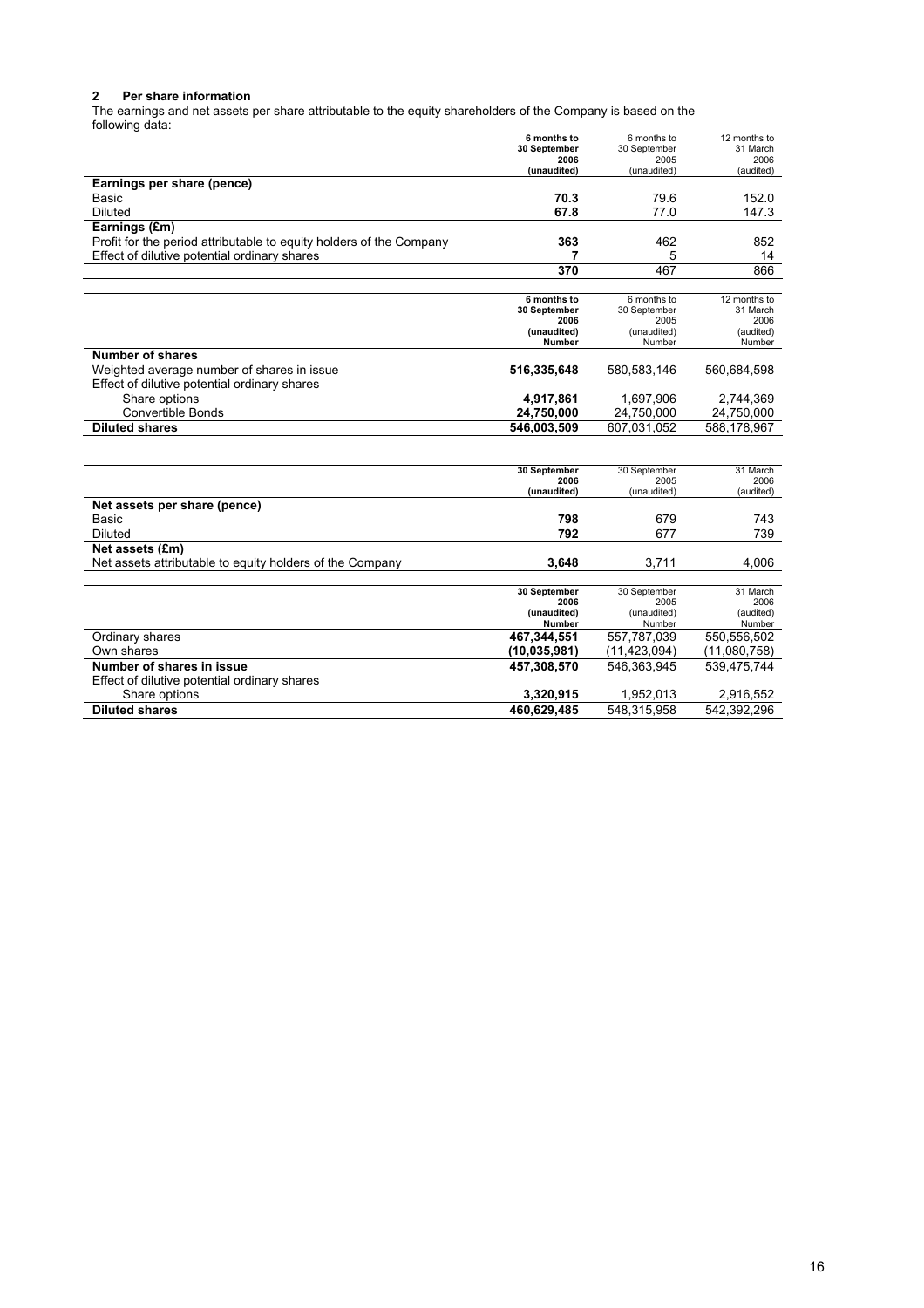# Accounting policies

**Basis of preparation** These financial statements are the unaudited interim consolidated financial statements (the "Interim Financial Statements") of 3i Group plc, a company incorporated in Great Britain and registered in England and Wales, and its subsidiaries (together referred to as the "Group") for the six-month period ended 30 September 2006 (the "interim period"). The Interim Financial Statements have been prepared in accordance with International Accounting Standard 34 Interim Financial Reporting ("IAS 34") and should be read in conjunction with the Consolidated Financial Statements for the year to 31 March 2006 ("Report and Accounts 2006"), as they provide an update of previously reported information.

The Interim Financial Statements were authorised for issue by the Directors on 8 November 2006.

The Interim Financial Statements have been prepared in accordance with the accounting policies set out in the Report and Accounts 2006 as the new and revised International Financial Reporting Standards and interpretations effective 1 April 2006 have had no impact on the accounting policies of the Group. The presentation of the Interim Financial Statements is consistent with the Report and Accounts 2006. Where necessary, comparative information has been reclassified or expanded from the previously reported Interim Financial Statements to take into account any presentational changes made in the Report and Accounts 2006.

The Interim Financial Statements do not constitute statutory accounts. The statutory accounts for the year to 31 March 2006, prepared under IFRS, have been filed with the Registrar of Companies on which the auditors issued a report, which was unqualified and did not contain a statement under section 237(2) or section 237(3) of the Companies Act 1985.

The preparation of the Interim Financial Statements requires management to make judgments, estimates and assumptions that affect the application of policies and reported amounts of assets and liabilities, income and expenses. The estimates and associated assumptions are based on historical experience and other factors that are believed to be reasonable under the circumstances, the results of which form the basis of making the judgments about carrying values of assets and liabilities that are not readily apparent from other sources. Actual results may differ from these estimates.

The estimates and underlying assumptions are reviewed on an ongoing basis. Revisions to accounting estimates are recognised in the period in which the estimate is revised if the revision affects only that period, or in the period of the revision and future periods if the revision affects both current and future periods. The most significant techniques for estimation are described in the accounting policies and in our "valuation methodology" for investments in the Report and Accounts 2006.

The Group operates in business lines where significant seasonal or cyclical variations in activity are not experienced during the financial year.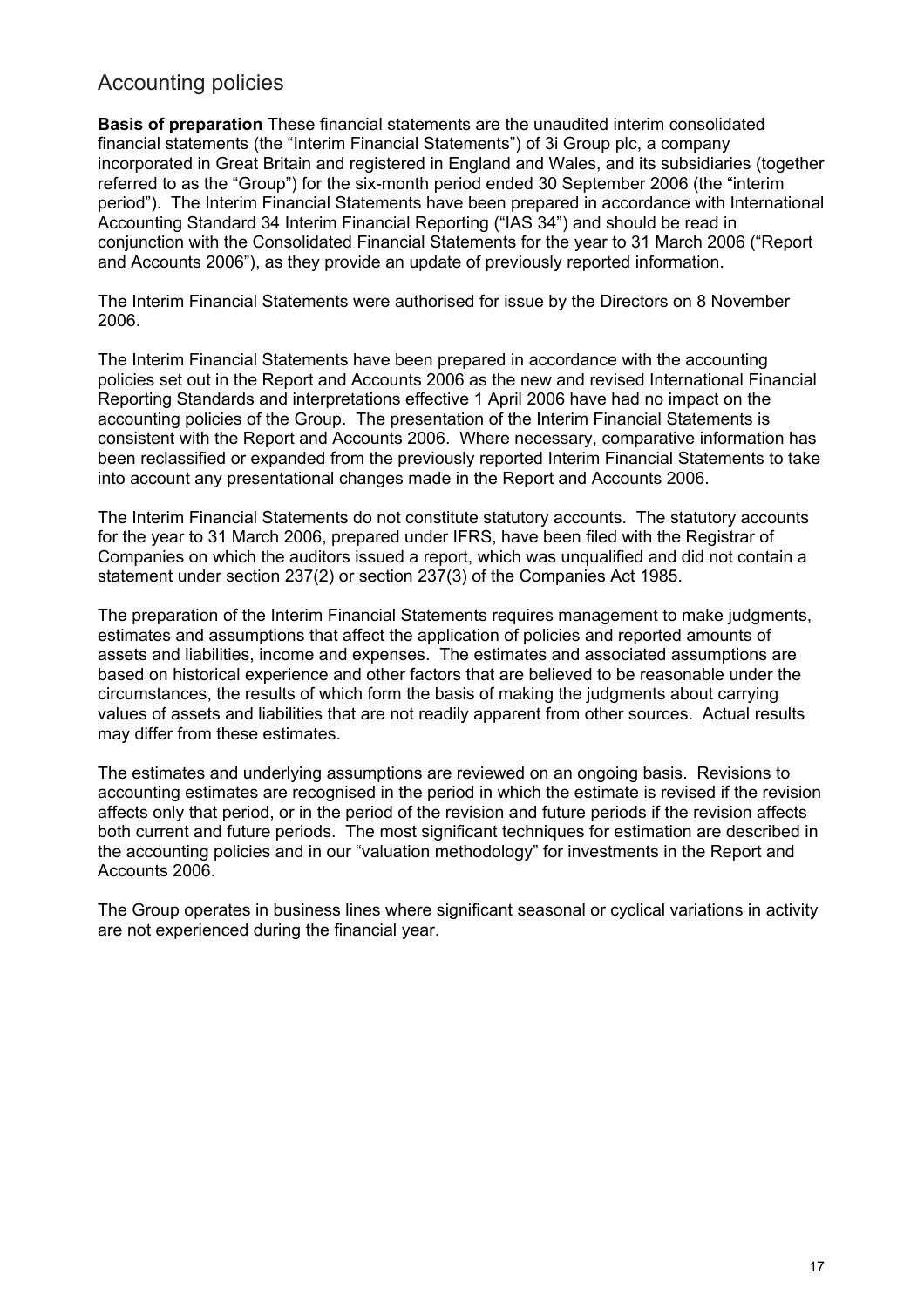# Independent review report to 3i Group plc

**Introduction** We have been instructed by 3i Group plc to review the financial information for the six months to 30 September 2006 which comprises the Consolidated income statement, Consolidated balance sheet, Consolidated cash flow statement, Consolidated reconciliation of movements in equity, Consolidated statement of recognised income and expense and the related notes 1 to 14. We have read the other information contained in the interim report and considered whether it contains any apparent misstatements or material inconsistencies with the financial information.

This report is made solely to the Company in accordance with guidance contained in Bulletin 1999/4 'Review of interim financial information' issued by the Auditing Practices Board. To the fullest extent permitted by law, we do not accept or assume responsibility to anyone other than the Company, for our work, for this report, or for the conclusions we have formed.

**Directors' responsibilities** The interim report, including the financial information contained therein, is the responsibility of, and has been approved by, the Directors. The Directors are responsible for preparing the interim report in accordance with the Listing Rules of the Financial Services Authority which require that the accounting policies and presentation applied to the interim figures should be consistent with those applied in preparing the preceding annual accounts except where any changes, and the reasons for them, are disclosed.

**Review work performed** We conducted our review in accordance with guidance contained in Bulletin 1999/4 'Review of interim financial information' issued by the Auditing Practices Board for use in the United Kingdom. A review consists principally of making enquiries of Group management and applying analytical procedures to the financial information and underlying financial data, and based thereon, assessing whether the accounting policies and presentation have been consistently applied, unless otherwise disclosed. A review excludes audit procedures such as tests of controls and verification of assets, liabilities and transactions. It is substantially less in scope than an audit performed in accordance with International Standards on Auditing (UK and Ireland) and therefore provides a lower level of assurance than an audit. Accordingly we do not express an audit opinion on the financial information.

**Review conclusion** On the basis of our review we are not aware of any material modifications that should be made to the financial information as presented for the six months to 30 September 2006.

**Ernst & Young LLP**  London, 8 November 2006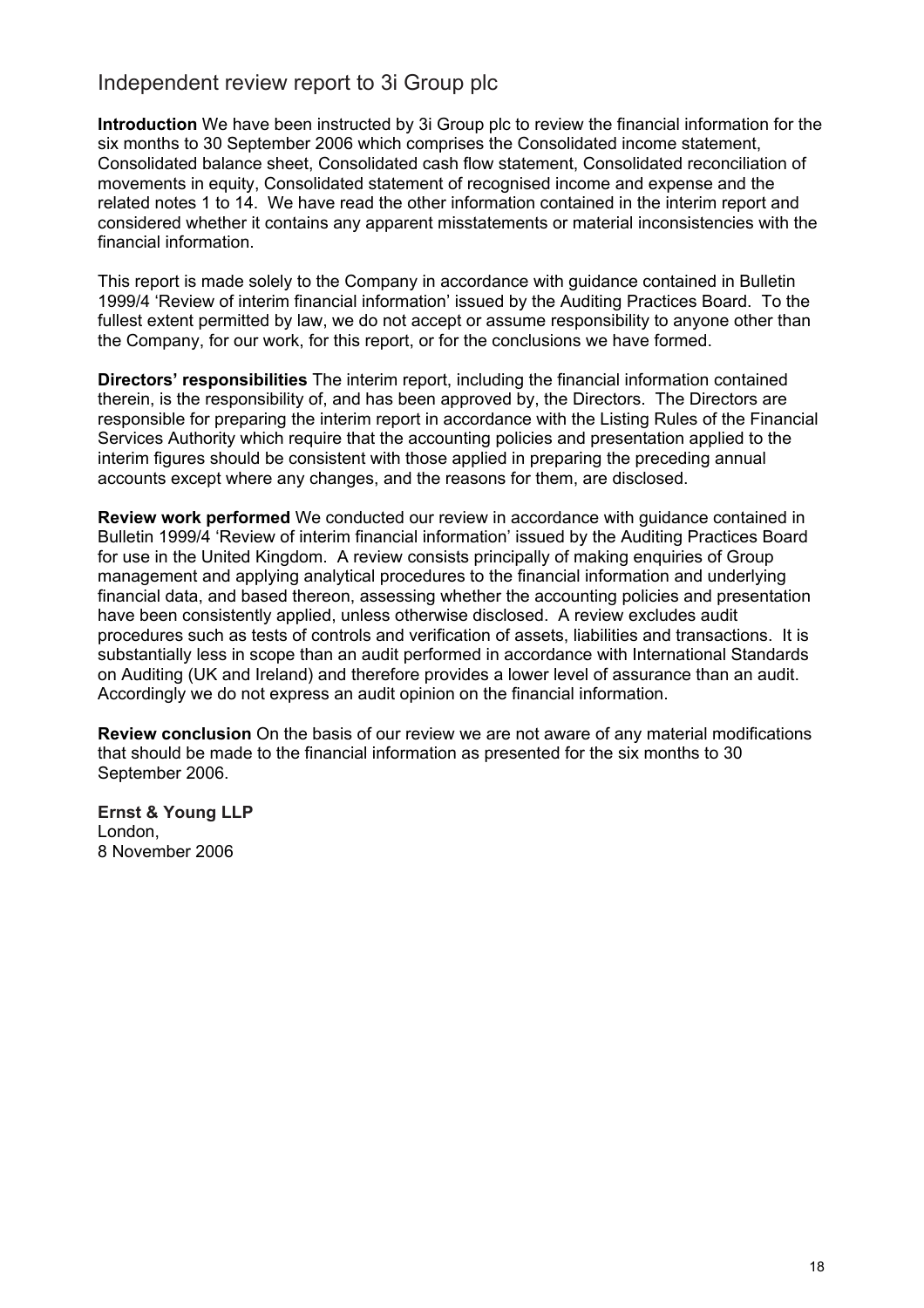## **Note 1**

The Interim report 2006 will be posted to shareholders on 20 November 2006 and thereafter copies will be available from the Company Secretary, 3i Group plc, 16 Palace Street, London SW1E 5JD.

#### **Note 2**

The interim dividend will be payable on 3 January 2007 to holders of ordinary shares on the register on 1 December 2006. The ex-dividend date will be 29 November 2006.